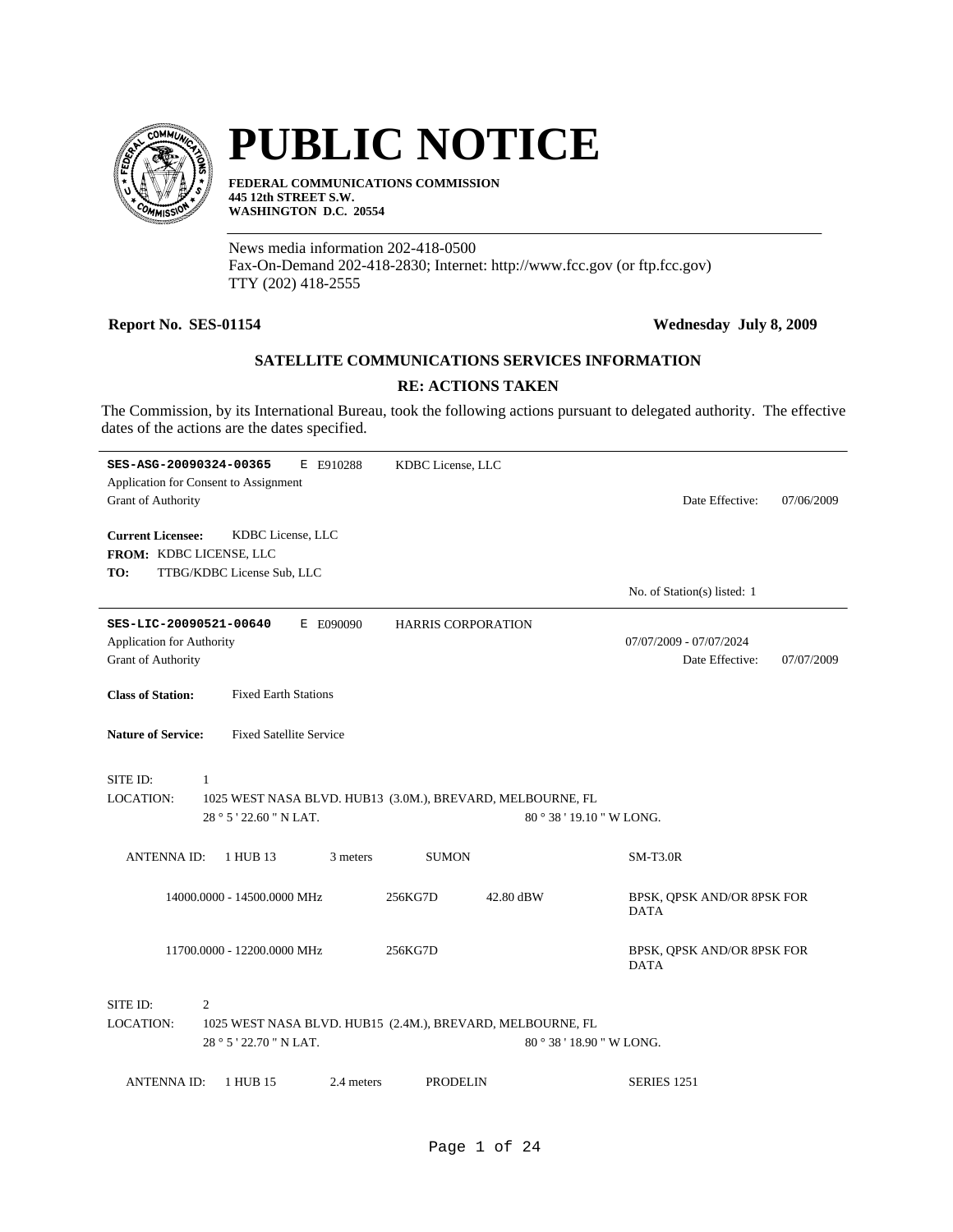| 14000.0000 - 14500.0000 MHz                                                                 | 256KG7D | 42.80 dBW                     | BPSK, QPSK AND/OR 8PSK FOR<br>DATA                              |
|---------------------------------------------------------------------------------------------|---------|-------------------------------|-----------------------------------------------------------------|
| 11700.0000 - 12200.0000 MHz                                                                 | 256KG7D |                               | BPSK, QPSK AND/OR 8PSK FOR<br>DATA                              |
| <b>Points of Communication:</b>                                                             |         |                               |                                                                 |
| $1 - ALSAT - (ALSAT)$                                                                       |         |                               |                                                                 |
| 2 - ALSAT - (ALSAT)                                                                         |         |                               |                                                                 |
| SES-MFS-20090406-00418<br>E KA278<br>Modification<br>Grant of Authority                     |         | Hawaii Teleport Holdings, LLC | 03/27/2000 - 03/27/2010<br>Date Effective:<br>07/01/2009        |
| <b>Class of Station:</b><br><b>Fixed Earth Stations</b>                                     |         |                               |                                                                 |
| <b>Nature of Service:</b><br>Fixed Satellite Service, International Fixed Satellite Service |         |                               |                                                                 |
| SITE ID:<br>Kapolei                                                                         |         |                               |                                                                 |
| LOCATION:<br>91-340 Farrington Highway, HONOLULU, Kapolei, HI<br>21 ° 20 ' 12.00 " N LAT.   |         |                               |                                                                 |
|                                                                                             |         | $158°5'25.10"$ W LONG.        |                                                                 |
| <b>ANTENNA ID:</b><br>15.5 meters<br>-1                                                     |         | UAI (INTELSAT Standard A)     | 1155C                                                           |
| 5925.0000 - 6425.0000 MHz                                                                   | 30M0F3F | 85.10 dBW                     | TV with associated audio                                        |
| 3700.0000 - 4200.0000 MHz                                                                   | 2M05G7E |                               | QPSK, IDR for Digital International<br>telephony                |
| 3700.0000 - 4200.0000 MHz                                                                   | 30M0F3F |                               | TV with associated audio                                        |
| 5925.0000 - 6425.0000 MHz                                                                   | 1M54G7E | 71.60 dBW                     | (IBS) DIGITAL MODULATION QPSK<br>OR OTHER DIGITAL TYPE          |
| 5925.0000 - 6425.0000 MHz                                                                   | 45K0G1E | 66.50 dBW                     | (SCPC) DIGITAL MODULATION<br>QPSK OR OTHER DIGITAL TYPE         |
| 5925.0000 - 6425.0000 MHz                                                                   | 2M05G7E | 80.30 dBW                     | QPSK, IDR for Digital International<br>telephony                |
| 3700.0000 - 4200.0000 MHz                                                                   | 2M05G7E |                               | Digital Data, Various FEC, Various<br>Mod., Various Information |
| 3700.0000 - 4200.0000 MHz                                                                   | 36M0G7W |                               | Digital Data, Various FEC, Various<br>Mod., Various Information |
| 3700.0000 - 4200.0000 MHz                                                                   | 51K2G7W |                               | Digital Data, Various FEC, Various<br>Mod., Various Information |
| 5925.0000 - 6425.0000 MHz                                                                   | 1M54G7E | 71.65 dBW                     | Digital Data, Various FEC, Various<br>Mod., Various Information |
| 5925.0000 - 6425.0000 MHz                                                                   | 2M05G7E | 80.30 dBW                     | Digital Data, Various FEC, Various<br>Mod., Various Information |

Page 2 of 24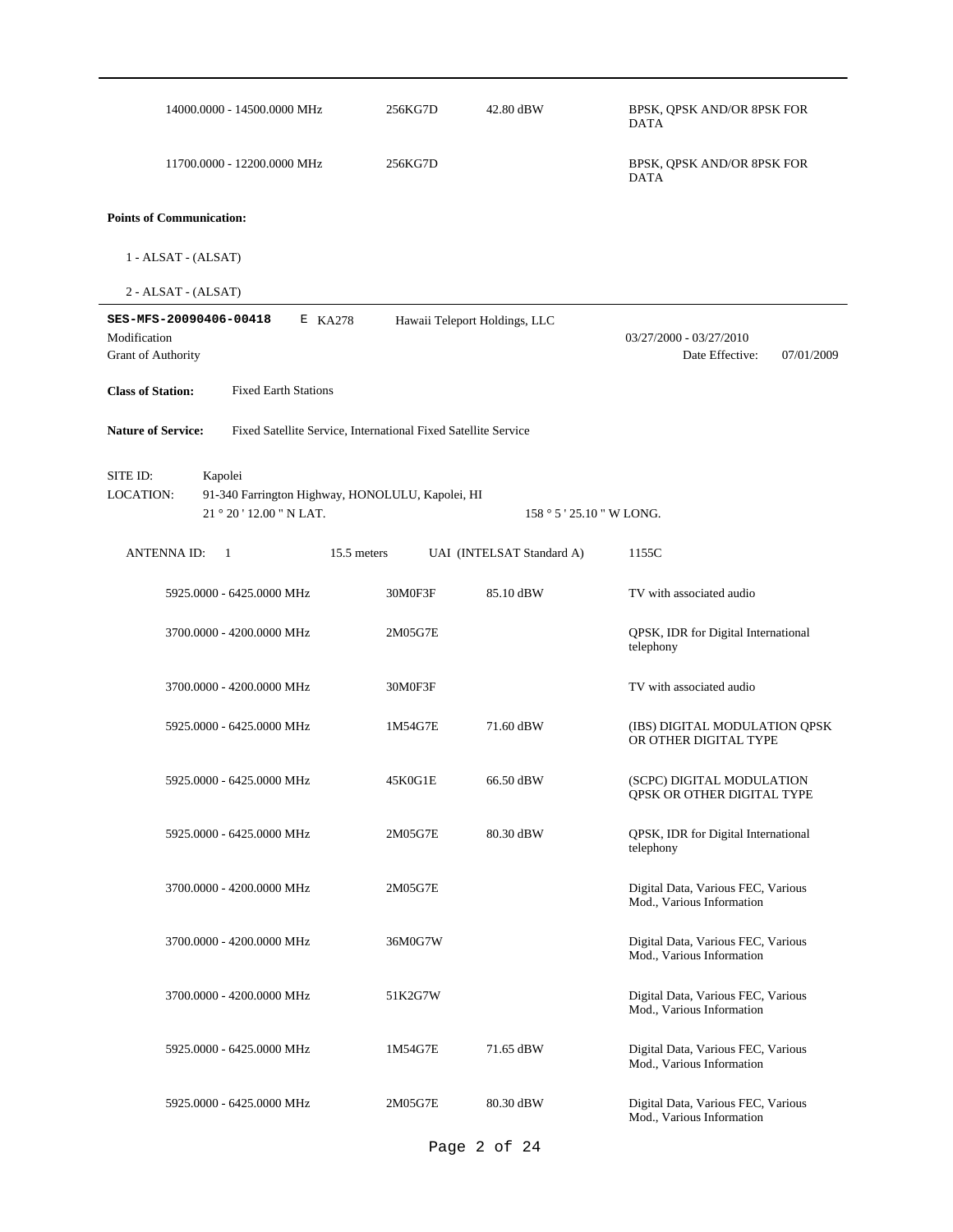|                                                                              | 5925.0000 - 6425.0000 MHz                                                                               | 36M0G7W         | 85.00 dBW                      | Digital Data, Various FEC, Various<br>Mod., Various Information |
|------------------------------------------------------------------------------|---------------------------------------------------------------------------------------------------------|-----------------|--------------------------------|-----------------------------------------------------------------|
|                                                                              | 5925.0000 - 6425.0000 MHz                                                                               | 45K0G1E         | 65.82 dBW                      | Digital Data, Various FEC, Various<br>Mod., Various Information |
|                                                                              | 5925.0000 - 6425.0000 MHz                                                                               | 51K2G7W         | 56.62 dBW                      | Digital Data, Various FEC, Various<br>Mod., Various Information |
| <b>Points of Communication:</b>                                              |                                                                                                         |                 |                                |                                                                 |
|                                                                              | Kapolei - ALSAT - (ALSAT)                                                                               |                 |                                |                                                                 |
|                                                                              | Kapolei - INTELSAT POR - (180.0 E.L.)                                                                   |                 |                                |                                                                 |
| SES-MOD-20090402-00403<br>Application for Modification<br>Grant of Authority | E E990127                                                                                               |                 | Tachyon Networks Incorporated. | 06/15/2009 - 06/15/2024<br>Date Effective:<br>07/06/2009        |
| <b>Class of Station:</b>                                                     | Temporary Fixed Earth Station                                                                           |                 |                                |                                                                 |
| <b>Nature of Service:</b>                                                    | <b>Fixed Satellite Service</b>                                                                          |                 |                                |                                                                 |
| SITE ID:<br>LOCATION:                                                        | HUB1<br>5808 PACIFIC CENTER BLVD. (6.3 METER HUB), SAN DIEGO, SAN DIEGO, CA<br>32 ° 54 ' 18.70 " N LAT. |                 |                                | $117°11'40.20''$ W LONG.                                        |
| <b>ANTENNA ID:</b>                                                           | <b>HUB 6.3M</b><br>6.3 meters                                                                           | <b>PRODELIN</b> |                                | 975-2018                                                        |
|                                                                              | 14000.0000 - 14500.0000 MHz                                                                             | 20M0G7W         | 78.30 dBW                      | QPSK, MULTIMEDIA                                                |
|                                                                              | 14000.0000 - 14500.0000 MHz                                                                             | 42M0G7W         | 78.30 dBW                      | QPSK, MULTIMEDIA                                                |
|                                                                              | 11700.0000 - 12200.0000 MHz                                                                             | 20M0G7W         |                                | QPSK, MULTIMEDIA                                                |
|                                                                              | 11700.0000 - 12200.0000 MHz                                                                             | 42M0G7W         |                                | QPSK, MULTIMEDIA                                                |
| SITE ID:<br><b>LOCATION:</b>                                                 | <b>REMOTE 1</b><br>(10,000) 1.2-METER REMOTE UNITS, CONUS<br>$0°0'0.00"$ N LAT.                         |                 |                                | $0°0'0.00''$ W LONG.                                            |
| <b>ANTENNA ID:</b>                                                           | REMOTE1.2<br>1.2 meters                                                                                 | <b>PRODELIN</b> |                                | 1134                                                            |
|                                                                              | 14000.0000 - 14500.0000 MHz                                                                             | 316KG7W         | 47.20 dBW                      | QPSK OR OQPSK, MULTIMEDIA                                       |
|                                                                              | 11700.0000 - 12200.0000 MHz                                                                             | 316KG7W         |                                | QPSK OR OQPSK, MULTIMEDIA                                       |
| SITE ID:<br><b>LOCATION:</b>                                                 | <b>REMOTE 2</b><br>(20,000) 0.95-METER REMOTE UNITS, CONUS<br>$0°0'0.00"$ N LAT.                        |                 |                                | $0°0'0.00''$ W LONG.                                            |
| <b>ANTENNAID:</b>                                                            | $0.95$ meters<br>REMOTE.95                                                                              |                 | PRODELIN 95CM                  | 1952                                                            |
|                                                                              | 14000.0000 - 14500.0000 MHz                                                                             | 316KG7W         | 45.00 dBW                      | QPSK OR OQPSK, MULTIMEDIA                                       |
|                                                                              |                                                                                                         |                 | Page 3 of 24                   |                                                                 |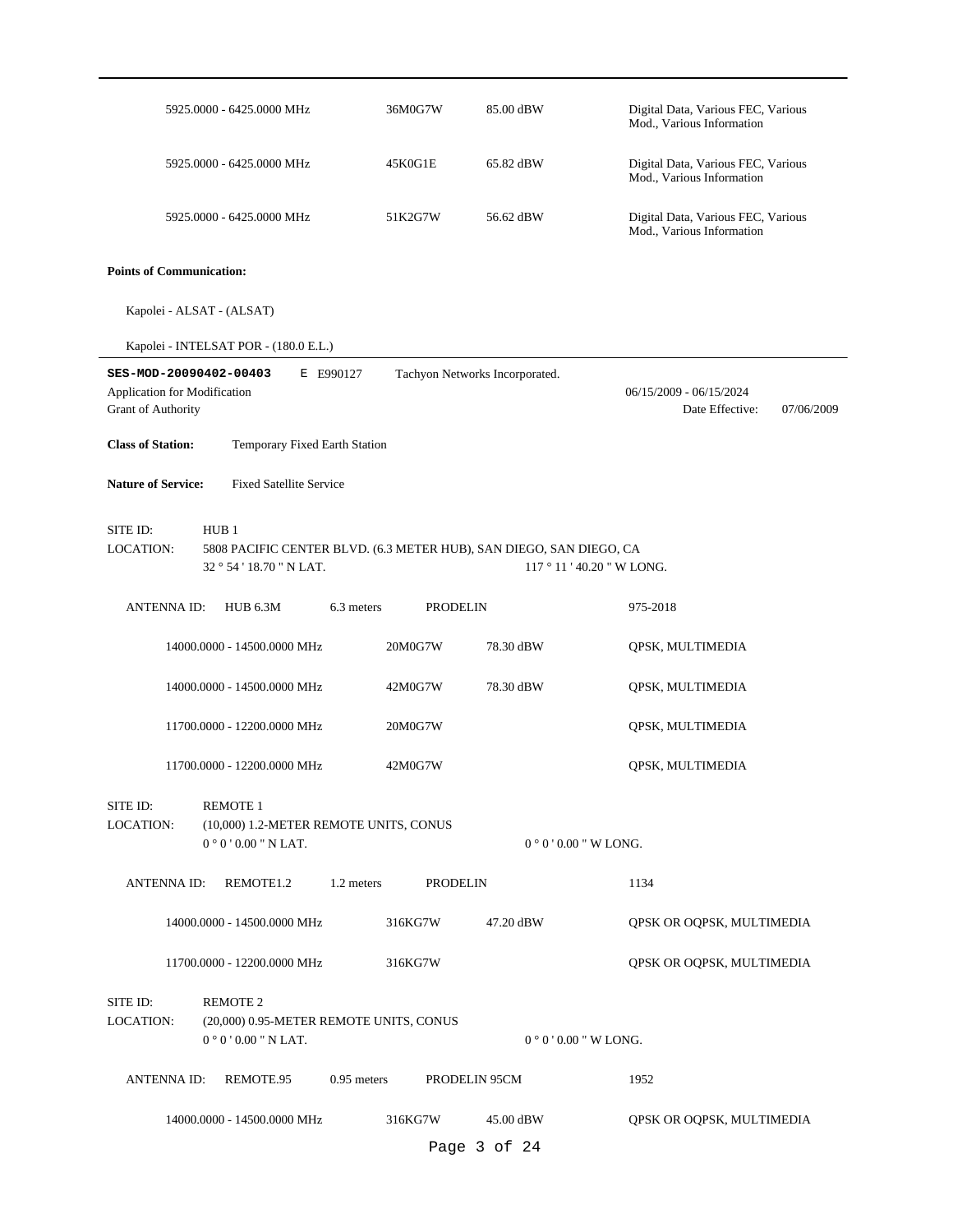|                       | 11700.0000 - 12200.0000 MHz                                                                     | 316KG7W    |                 | QPSK OR OQPSK, MULTIMEDIA                                                                                       |
|-----------------------|-------------------------------------------------------------------------------------------------|------------|-----------------|-----------------------------------------------------------------------------------------------------------------|
| SITE ID:<br>LOCATION: | <b>REMOTE 7</b><br>32 ° 53 ' 17.50 " N LAT.                                                     |            |                 | 5808 CENTURY BOULEVARD (10,000 UNITS) 1.2 METER REMOTES, SAN DIEGO, SAN DIEGO, CA<br>117 ° 11 ' 11.10 " W LONG. |
| <b>ANTENNA ID:</b>    | <b>REMOTE A7</b>                                                                                | 1.2 meters | <b>PRODELIN</b> | 1132                                                                                                            |
|                       | 14000.0000 - 14500.0000 MHz                                                                     | 316KG7W    | 47.20 dBW       | QPSK OR OQPSK, MULTIMEDIA                                                                                       |
|                       | 11700.0000 - 12200.0000 MHz                                                                     | 316KG7W    |                 | QPSK OR OQPSK, MULTIMEDIA                                                                                       |
| SITE ID:<br>LOCATION: | <b>REMOTE 6</b><br>5808 CENTURY BOULEVARD, SAN DIEGO, SAN DIEGO, CA<br>32 ° 53 ' 17.50 " N LAT. |            |                 | $117°11'11.10''$ W LONG.                                                                                        |
| ANTENNA ID:           | <b>REMOTE 6</b>                                                                                 | 1.2 meters | <b>PRODELIN</b> | 1132                                                                                                            |
|                       | 14000.0000 - 14500.0000 MHz                                                                     | 316KG7W    | 47.20 dBW       | QPSK OR OQPSK, MULTIMEDIA                                                                                       |
|                       | 11700.0000 - 12200.0000 MHz                                                                     | 316KG7W    |                 | QPSK OR OQPSK, MULTIMEDIA                                                                                       |
| SITE ID:<br>LOCATION: | <b>REMOTE 5</b><br>5808 CENTURY BOULEVARD, SAN DIEGO, SAN DIEGO, CA<br>32 ° 53 ' 17.50 " N LAT. |            |                 | $117°11'11.10''$ W LONG.                                                                                        |
| <b>ANTENNA ID:</b>    | <b>REMOTE 5</b>                                                                                 | 1.2 meters | <b>PRODELIN</b> | 1132                                                                                                            |
|                       | 14000.0000 - 14500.0000 MHz                                                                     | 316KG7W    | 47.20 dBW       | QPSK OR OQPSK, MULTIMEDIA                                                                                       |
|                       | 11700.0000 - 12200.0000 MHz                                                                     | 316KG7W    |                 | QPSK OR OQPSK, MULTIMEDIA                                                                                       |
|                       | 14000.0000 - 14500.0000 MHz                                                                     | 158KG7W    | 43.20 dBW       | QPSK OR OQPSK, MULTIMEDIA<br><b>DIGITAL DATA</b>                                                                |
|                       | 14000.0000 - 14500.0000 MHz                                                                     | 79K0G7W    | 40.20 dBW       | QPSK OR OQPSK, MULTIMEDIA<br>DIGITAL DATA                                                                       |
|                       | 14000.0000 - 14500.0000 MHz                                                                     | 316KG7W    | 45.30 dBW       | QPSK OR OQPSK, MULTIMEDIA<br><b>DIGITAL DATA</b>                                                                |
|                       | 14000.0000 - 14500.0000 MHz                                                                     | 633KG7W    | 45.30 dBW       | QPSK OR OQPSK, MULTIMEDIA<br><b>DIGITAL DATA</b>                                                                |
| SITE ID:<br>LOCATION: | <b>REMOTE 4</b><br>5808 CENTURY BOULEVARD, SAN DIEGO, SAN DIEGO, CA<br>32 ° 53 ' 17.50 " N LAT. |            |                 | $117°11'11.10''$ W LONG.                                                                                        |
| <b>ANTENNA ID:</b>    | <b>REMOTE 4</b>                                                                                 | 1.2 meters | <b>PRODELIN</b> | 1132                                                                                                            |
|                       | 14000.0000 - 14500.0000 MHz                                                                     | 316KG7W    | 47.20 dBW       | QPSK OR OQPSK, MULTIMEDIA                                                                                       |
|                       | 11700.0000 - 12200.0000 MHz                                                                     | 316KG7W    |                 | QPSK OR OQPSK, MULTIMEDIA                                                                                       |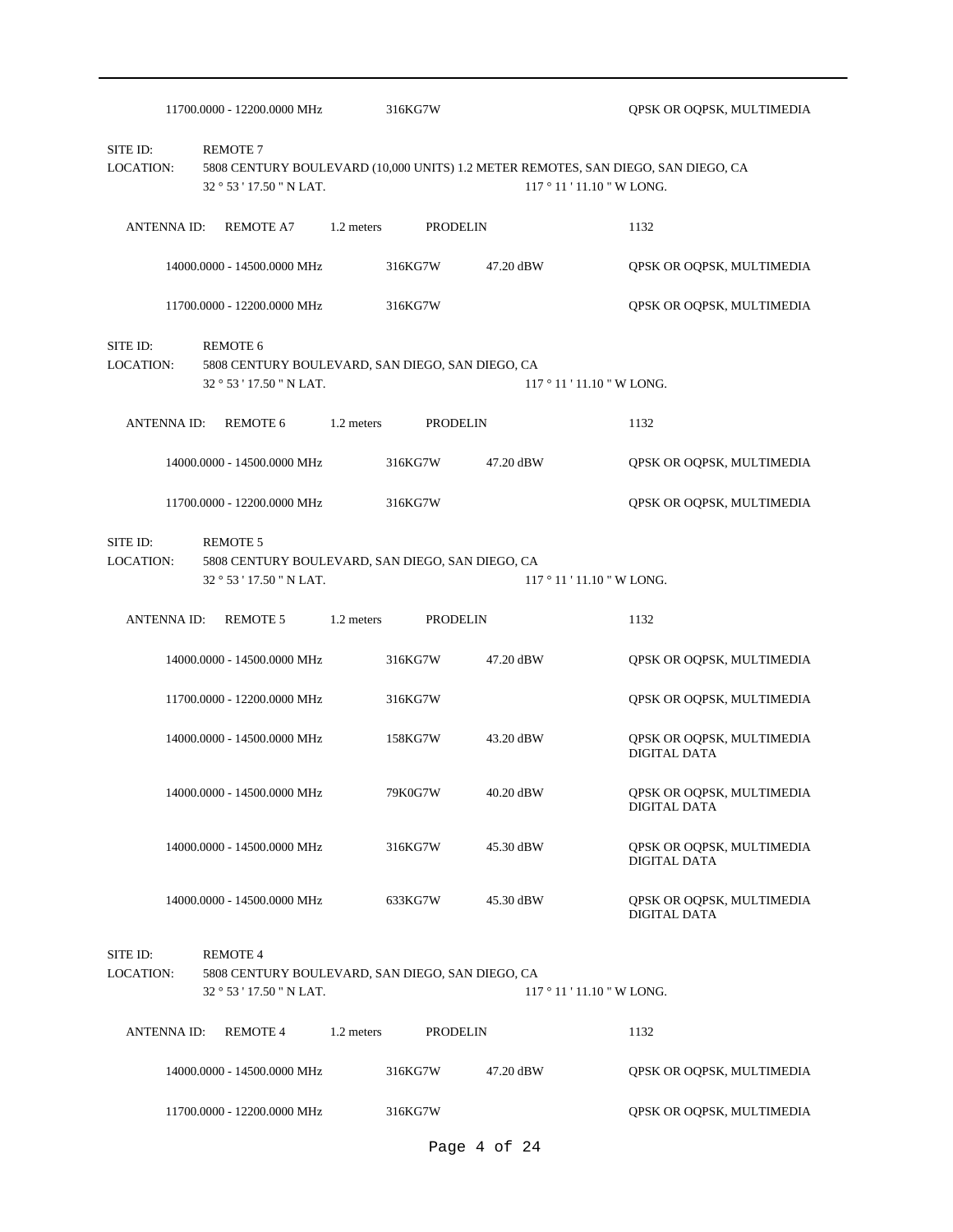| SITE ID:<br><b>LOCATION:</b>    | <b>REMOTE 3</b><br>CONUS (10,000 UNITS) 1.2 METER            |               |         |                         |                           |  |
|---------------------------------|--------------------------------------------------------------|---------------|---------|-------------------------|---------------------------|--|
| <b>ANTENNA ID:</b>              | REMOTE 3                                                     | 1.2 meters    |         | <b>VERTEX/RSI</b>       | QD,1139                   |  |
|                                 | 14000.0000 - 14500.0000 MHz                                  |               | 316KG7W | 47.20 dBW               | QPSK OR OQPSK, MULTIMEDIA |  |
|                                 | 11700.0000 - 12200.0000 MHz                                  |               | 316KG7W |                         | QPSK OR OQPSK, MULTIMEDIA |  |
| SITE ID:<br><b>LOCATION:</b>    | REMOTE TF750<br>CONUS, AK, HI, PR, VI (.75cm 10,000 UNITS)   |               |         |                         |                           |  |
| <b>ANTENNA ID:</b>              | TF750                                                        | $0.75$ meters |         | AVL TECHNOLOGIES        | 750 iMoVSAT               |  |
|                                 | 14000.0000 - 14500.0000 MHz                                  |               | 316KG7W | 44.00 dBW               | QPSK OR OQPSK, MULTIMEDIA |  |
|                                 | 11700.0000 - 12200.0000 MHz                                  |               | 316KG7W |                         | QPSK OR OQPSK, MULTIMEDIA |  |
| SITE ID:<br>LOCATION:           | <b>TF 960</b><br>CONUS, AK, HI, PR, VI (.96 cm 10,000 UNITS) |               |         |                         |                           |  |
| <b>ANTENNA ID:</b>              | <b>REMOTE 5</b>                                              | 0.96 meters   |         | <b>AVL TECHNOLOGIES</b> | 960 aVSAT                 |  |
| <b>Points of Communication:</b> |                                                              |               |         |                         |                           |  |
| HUB 1 - ALSAT - (ALSAT)         |                                                              |               |         |                         |                           |  |
|                                 | HUB 1 - ANIK E1 - (118.7 W.L.)                               |               |         |                         |                           |  |
|                                 | HUB 1 - ANIK E2 - (111.1 W.L)                                |               |         |                         |                           |  |
|                                 | HUB 1 - SATMEX-5 - (116.8 W.L.)                              |               |         |                         |                           |  |
|                                 | REMOTE 1 - ALSAT - (ALSAT)                                   |               |         |                         |                           |  |
|                                 | REMOTE 1 - ANIK E1 - (118.7 W.L.)                            |               |         |                         |                           |  |
|                                 | REMOTE 1 - ANIK E2 - (111.1 W.L)                             |               |         |                         |                           |  |
|                                 | REMOTE 1 - SATMEX-5 - (116.8 W.L.)                           |               |         |                         |                           |  |
|                                 | REMOTE 2 - SATMEX-5 - (116.8 W.L.)                           |               |         |                         |                           |  |
|                                 | REMOTE 2 - TELSTAR 6 - (93 W.L.)                             |               |         |                         |                           |  |
|                                 | REMOTE 3 - ALSAT - (ALSAT)                                   |               |         |                         |                           |  |
|                                 | REMOTE 4 - ALSAT - (ALSAT)                                   |               |         |                         |                           |  |
|                                 | REMOTE 5 - ALSAT - (ALSAT)                                   |               |         |                         |                           |  |
|                                 | REMOTE 6 - ALSAT - (ALSAT)                                   |               |         |                         |                           |  |
|                                 | REMOTE 7 - ALSAT - (ALSAT)                                   |               |         |                         |                           |  |
|                                 | REMOTE TF750 - AMC-4 (formerl GE-4 - (101 W.L.)              |               |         |                         |                           |  |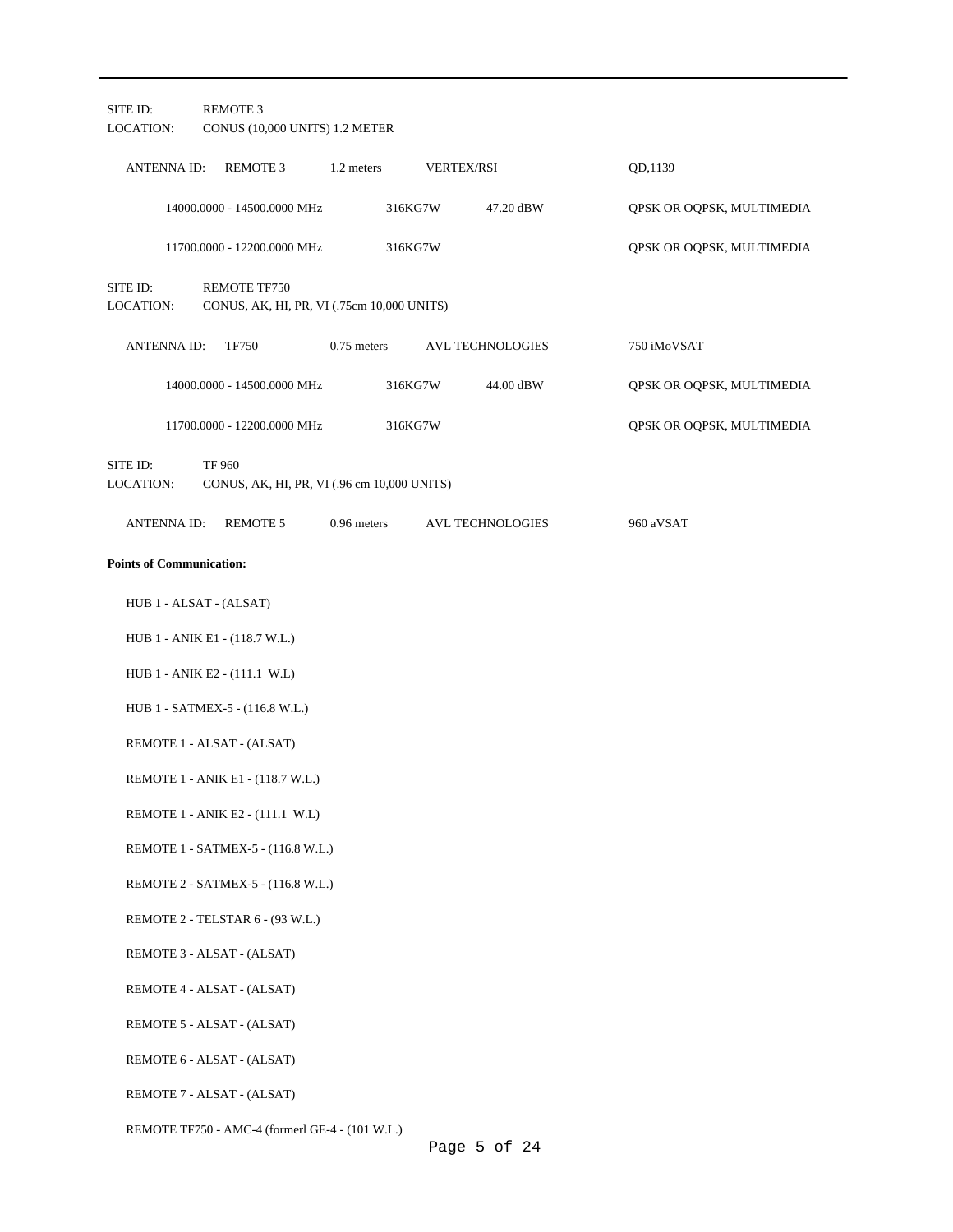| SES-MOD-20090427-00521<br>E E020287<br><b>Application for Modification</b><br>Grant of Authority                            | SES Americom, Inc. |                           | $02/21/2003 - 02/21/2018$<br>Date Effective:<br>07/07/2009 |
|-----------------------------------------------------------------------------------------------------------------------------|--------------------|---------------------------|------------------------------------------------------------|
| <b>Class of Station:</b><br><b>Fixed Earth Stations</b>                                                                     |                    |                           |                                                            |
| <b>Nature of Service:</b><br><b>Fixed Satellite Service</b>                                                                 |                    |                           |                                                            |
| SITE ID:<br>$\mathbf{1}$<br>LOCATION:<br>58-350, KAMEHAMEHA HWY, COMCAST ROAD, HALEIWA, HI<br>21°40'16.50"N LAT.            |                    | 158 ° 1 ' 54.20 " W LONG. |                                                            |
| <b>ANTENNA ID:</b><br>$\mathbf{1}$<br>11.1 meters                                                                           | Vertex             |                           | 11.1 KPC                                                   |
| 6423.0000 - 6424.0000 MHz                                                                                                   | 800KG7W            | 75.60 dBW                 | phase modulated digital data, telemetry<br>and telecomm    |
| 5926.0000 - 5927.0000 MHz                                                                                                   | 800KG7W            | 75.60 dBW                 | phase modulated digital data, telemetry<br>and telecomm    |
| 5925.0000 - 6425.0000 MHz                                                                                                   | 8M00G7D            | 78.30 dBW                 | phase modulated digital data, telemetry<br>and telecomm    |
| 4199.0000 - 4200.0000 MHz                                                                                                   | 800KG7W            |                           | phase modulated digital data, telemetry<br>and telecomm    |
| 3702.0000 - 3703.0000 MHz                                                                                                   | 800KG7W            |                           | phase modulated digital data, telemetry<br>and telecomm    |
| 3700.0000 - 4200.0000 MHz                                                                                                   | 8M00G7W            |                           | phase modulated digital data, telemetry<br>and telecomm    |
| <b>Points of Communication:</b>                                                                                             |                    |                           |                                                            |
| 1 - ALSAT - (ALSAT)                                                                                                         |                    |                           |                                                            |
| SES-MOD-20090505-00549<br>E E000313<br>Application for Modification<br><b>Grant of Authority</b>                            | SES Americom, Inc. |                           | 09/08/2000 - 09/08/2010<br>Date Effective:<br>07/06/2009   |
| <b>Class of Station:</b><br><b>Fixed Earth Stations</b>                                                                     |                    |                           |                                                            |
| <b>Nature of Service:</b><br><b>Fixed Satellite Service</b>                                                                 |                    |                           |                                                            |
| SITE ID:<br>$\mathbf{1}$<br><b>LOCATION:</b><br>58-350 Kamehameha Hwy, Comsat Road, Haleiwa, HI<br>21 ° 40 ' 12.90 " N LAT. |                    | 158 ° 1 ' 55.90 " W LONG. |                                                            |
| <b>ANTENNA ID:</b><br>11M<br>11 meters                                                                                      | Vertex             |                           | 11KPC                                                      |
| 5925.0000 - 6425.0000 MHz                                                                                                   | 30M0G7W            | 83.00 dBW                 | Digital Data/Video                                         |
| 5925.0000 - 6425.0000 MHz                                                                                                   | 800KG7D            | 75.60 dBW                 | Digital Data                                               |

Page 6 of 24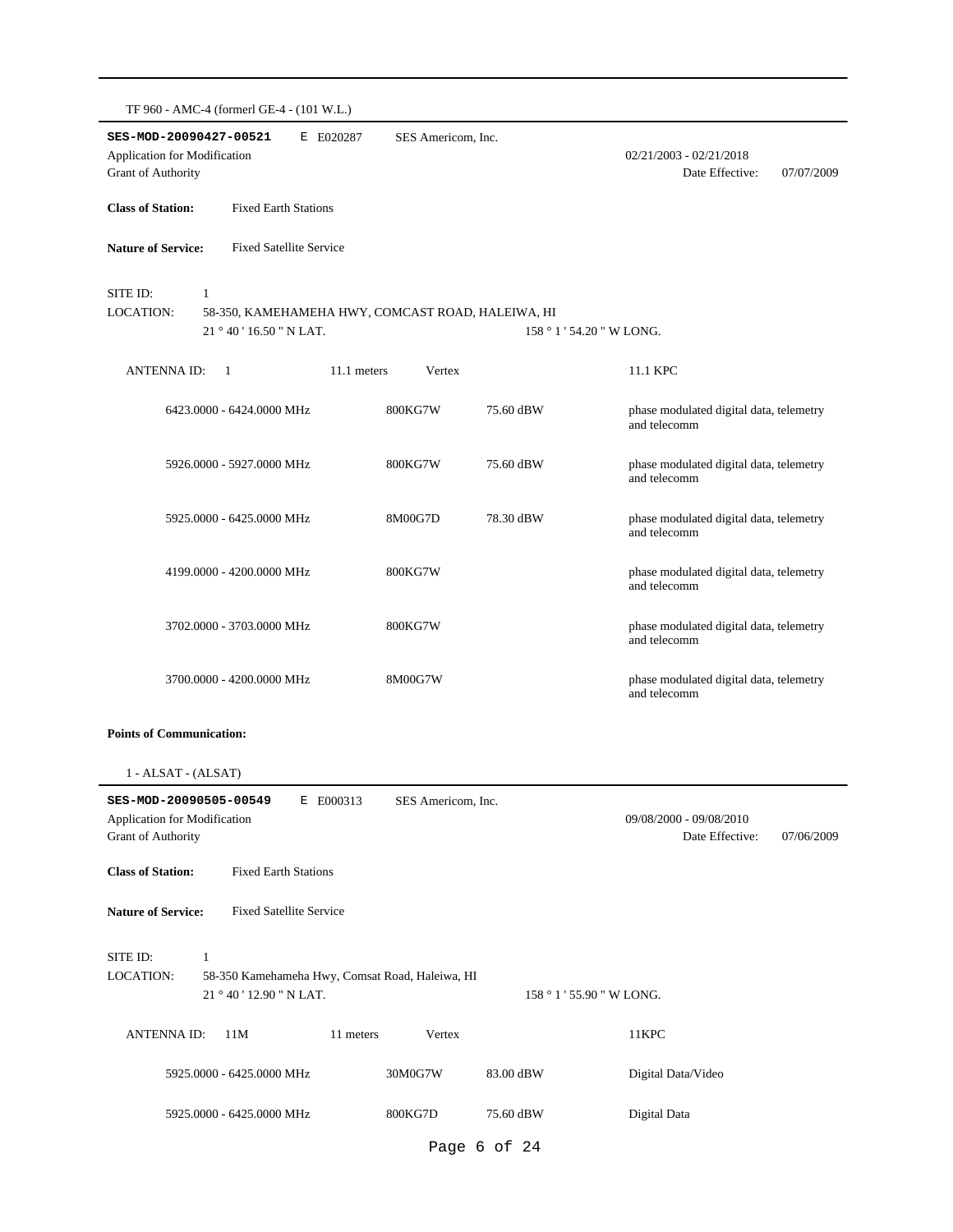| 3700.0000 - 4200.0000 MHz                                                                                             | 30M0G7W |                         | Digital Data/Video                                                                                           |
|-----------------------------------------------------------------------------------------------------------------------|---------|-------------------------|--------------------------------------------------------------------------------------------------------------|
| 3700.0000 - 4200.0000 MHz                                                                                             | 800KG7D |                         | Digital Data                                                                                                 |
| <b>Points of Communication:</b>                                                                                       |         |                         |                                                                                                              |
| 1 - ALSAT - (ALSAT)                                                                                                   |         |                         |                                                                                                              |
| SES-MOD-20090515-00592<br>E E050283<br>Application for Modification<br>Grant of Authority                             |         |                         | WEST VIRGINIA EDUCATIONAL BROADCASTING AUTHORITY<br>11/28/2005 - 11/28/2020<br>Date Effective:<br>07/07/2009 |
| <b>Class of Station:</b><br><b>Fixed Earth Stations</b>                                                               |         |                         |                                                                                                              |
| <b>Nature of Service:</b><br><b>Fixed Satellite Service</b>                                                           |         |                         |                                                                                                              |
| SITE ID:<br>$\mathbf{1}$<br><b>LOCATION:</b><br>600 CAPITOL STREET, KANAWA, CHARLESTON, WV<br>38 ° 21 ' 9.00 " N LAT. |         | $81°37'46.00''$ W LONG. |                                                                                                              |
| <b>ANTENNA ID:</b><br>$C-5.5M$ .<br>5.5 meters                                                                        |         | COMTECH "18FT" OFFSAT   | 847130-G2                                                                                                    |
| 6167.9000 - 6172.0000 MHz                                                                                             | 230KG7W | 55.00 dBW               | DIGITAL TRAFFIC, OPSK, 1/2 FEC,<br>VARIOUS INFORMATION, 192 KBPS                                             |
| 6108.6000 - 6137.6000 MHz                                                                                             | 230KG7W | 55.00 dBW               | DIGITAL TRAFFIC, QPSK, 1/2 FEC,<br>VARIOUS INFORMATION, 192 KBPS                                             |
| 5990.0000 - 6078.3000 MHz                                                                                             | 230KG7W | 55.00 dBW               | DIGITAL TRAFFIC, QPSK, 1/2 FEC,<br>VARIOUS INFORMATION, 192 KBPS                                             |
| 5925.0000 - 5930.0000 MHz                                                                                             | 230KG7W | 55.00 dBW               | DIGITAL TRAFFIC, QPSK, 1/2 FEC,<br>VARIOUS INFORMATION, 192 KBPS                                             |
| 3700.0000 - 4200.0000 MHz                                                                                             | 230KG7W |                         | DIGITAL TRAFFIC, OPSK, 1/2 FEC,<br><b>VARIOUS INFORMATION, 192 KBPS</b>                                      |
| 5925.0000 - 6048.0000 MHz                                                                                             | 36M0G7W | 71.44 dBW               | DIGITAL DATA, VARIOUS FEC 3/4,<br>1/2 ETC. VARIOUS MOD. QPSK, ETC.                                           |
| 6079.0000 - 6211.0000 MHz                                                                                             | 36M0G7W | 71.44 dBW               | DIGITAL DATA, VARIOUS FEC 3/4,<br>1/2 ETC. VARIOUS MOD. QPSK, ETC.                                           |
| 6242.0000 - 6425.0000 MHz                                                                                             | 36M0G7W | 71.44 dBW               | DIGITAL DATA, VARIOUS FEC 3/4,<br>1/2 ETC. VARIOUS MOD. QPSK, ETC.                                           |
| 5925,0000 - 6048,0000 MHz                                                                                             | 51K2G7W | 42.97 dBW               | DIGITAL DATA, VARIOUS FEC 3/4,<br>1/2 ETC. VARIOUS MOD. QPSK, ETC.                                           |
| 6079.0000 - 6211.0000 MHz                                                                                             | 51K2G7W | 42.97 dBW               | DIGITAL DATA, VARIOUS FEC 3/4,<br>1/2 ETC. VARIOUS MOD. QPSK, ETC.                                           |
| 6242.0000 - 6425.0000 MHz                                                                                             | 51K2G7W | 42.97 dBW               | DIGITAL DATA, VARIOUS FEC 3/4,<br>1/2 ETC. VARIOUS MOD. QPSK, ETC.                                           |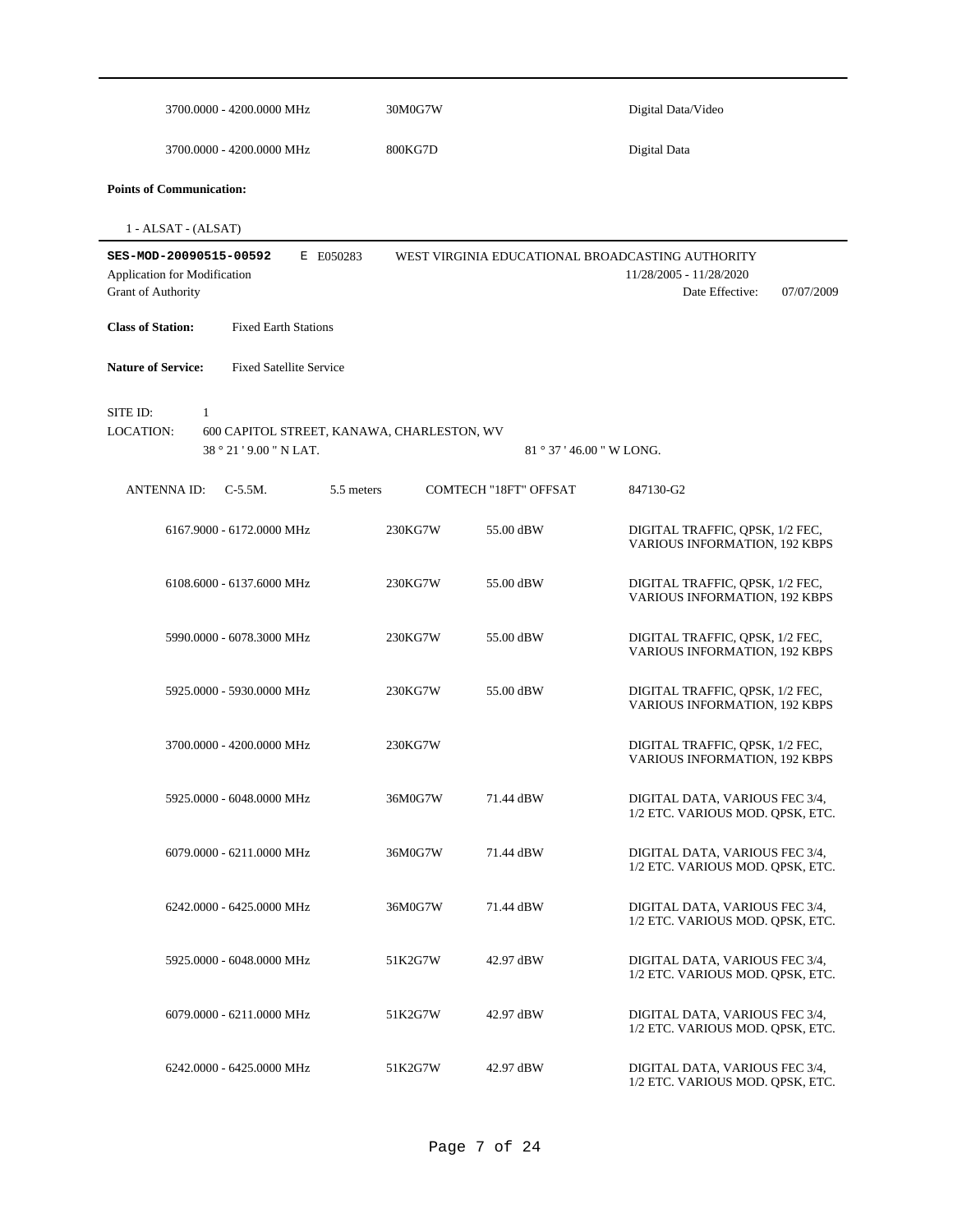| 3700.0000 - 4200.0000 MHz                                                                                                                      | 36M0G7W               |                       | DIGITAL DATA, VARIOUS FEC 3/4,<br>1/2 ETC. VARIOUS MOD. QPSK, ETC. |
|------------------------------------------------------------------------------------------------------------------------------------------------|-----------------------|-----------------------|--------------------------------------------------------------------|
| 3700.0000 - 4200.0000 MHz                                                                                                                      | 51K2G7W               |                       | DIGITAL DATA, VARIOUS FEC 3/4,<br>1/2 ETC. VARIOUS MOD. QPSK, ETC. |
| <b>Points of Communication:</b>                                                                                                                |                       |                       |                                                                    |
| 1 - ALSAT - (ALSAT)                                                                                                                            |                       |                       |                                                                    |
| SES-MOD-20090522-00648<br>E E920589<br>Application for Modification<br><b>Grant of Authority</b>                                               | Mainstream Data, Inc. |                       | 10/23/2002 - 10/23/2017<br>Date Effective:<br>07/06/2009           |
| <b>Class of Station:</b><br><b>VSAT Network</b>                                                                                                |                       |                       |                                                                    |
| <b>Nature of Service:</b><br><b>Fixed Satellite Service</b>                                                                                    |                       |                       |                                                                    |
| SITE ID:<br>REM CM96<br>LOCATION:<br>CONUS, AK, HI, PR, US V.I. (7,000 .96cm antennas)                                                         |                       |                       |                                                                    |
| <b>ANTENNA ID:</b><br><b>REM CM96</b><br>$0.96$ meters                                                                                         |                       | <b>CHANNEL MASTER</b> | 960TX                                                              |
| 14000.0000 - 14500.0000 MHz                                                                                                                    | 400KG7D               | 44.20 dBW             | QPSK - DATA                                                        |
| 14000.0000 - 14500.0000 MHz                                                                                                                    | 200KG7D               | 44.20 dBW             | QPSK - DATA                                                        |
| 11700.0000 - 12200.0000 MHz                                                                                                                    | 54M0G7D               |                       | DVB/MPE DATA FROM HUB 1                                            |
| SITE ID:<br>REM PR98<br>LOCATION:<br>CONUS, AK, HI, PR, US V.I. (7,000 .98cm antennas)                                                         |                       |                       |                                                                    |
| <b>ANTENNA ID:</b><br><b>REM PR98</b><br>0.98 meters                                                                                           | <b>PRODELIN</b>       |                       | 1981                                                               |
| 14000.0000 - 14500.0000 MHz                                                                                                                    | 400KG7D               | 44.30 dBW             | QPSK - DATA                                                        |
| 14000.0000 - 14500.0000 MHz                                                                                                                    | 200KG7D               | 44.30 dBW             | QPSK - DATA                                                        |
| 14000.0000 - 14500.0000 MHz                                                                                                                    | 200KG7D               | 44.30 dBW             | QPSK - DATA                                                        |
| 11700.0000 - 12200.0000 MHz                                                                                                                    | 54M0G7D               |                       | DVB/MPD DATA FROM HUB 1                                            |
| SITE ID:<br>1HUB<br>LOCATION:<br>375 CHIPETA WAY, SUITE 200 (7.6 METER HUB), SALT LAKE, SALT LAKE CITY, UT<br>41 $\degree$ 45 ' 41.00 " N LAT. |                       |                       | 111 ° 49 ' 26.00 " W LONG.                                         |
| ANTENNA ID:<br>1,2,3<br>2.4 meters                                                                                                             | <b>PRODELIN</b>       |                       | 2.4M-1251                                                          |
| 14000.0000 - 14500.0000 MHz                                                                                                                    | 8M00G7W               | 68.20 dBW             | QPSK, DVB/MPEG/MPE<br>ENCAPSULATED IP DATA                         |
| 14000.0000 - 14500.0000 MHz                                                                                                                    | 7M00G7W               | 67.60 dBW             | QPSK, DVB/MPEG/MPE<br><b>ENCAPSULATED IP DATA</b>                  |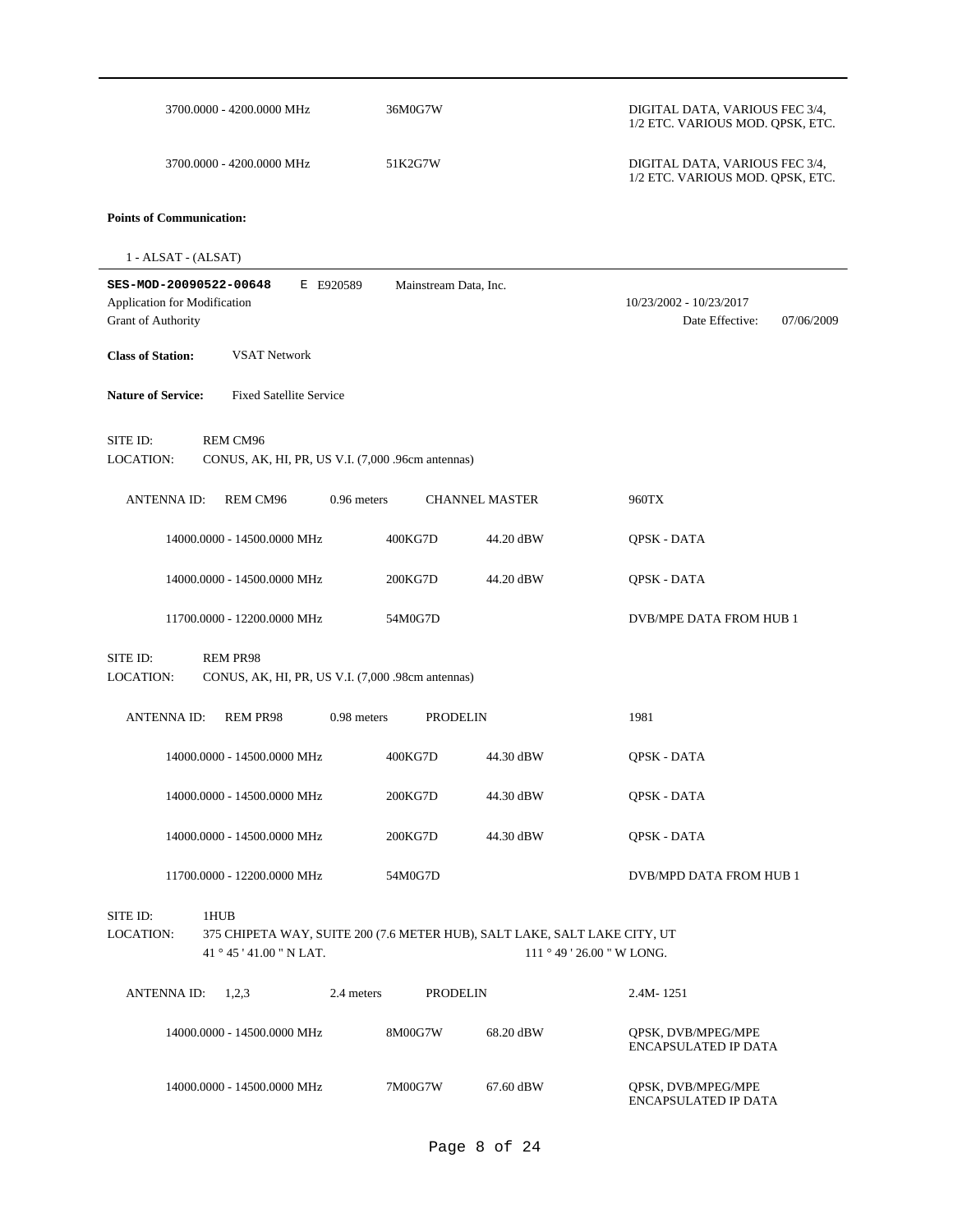| 14000.0000 - 14500.0000 MHz | 6M00G7W                     | 67.00 dBW | QPSK, DVB/MPEG/MPE<br><b>ENCAPSULATED IP DATA</b> |
|-----------------------------|-----------------------------|-----------|---------------------------------------------------|
| 14000.0000 - 14500.0000 MHz | 5M00G7W                     | 66.20 dBW | QPSK, DVB/MPEG/MPE<br><b>ENCAPSULATED IP DATA</b> |
| 14000.0000 - 14500.0000 MHz | 4M00G7W                     | 65.20 dBW | QPSK, DVB/MPEG/MPE<br>ENCAPSULATED IP DATA        |
| 14000.0000 - 14500.0000 MHz | 3M00G7W                     | 64.00 dBW | QPSK, DVB/MPEG/MPE<br><b>ENCAPSULATED IP DATA</b> |
| 14000.0000 - 14500.0000 MHz | 2M50G7W                     | 63.20 dBW | QPSK, DVB/MPEG/MPE<br>ENCAPSULATED IP DATA        |
| 14000.0000 - 14500.0000 MHz | 2M00G7W                     | 62.20 dBW | QPSK, DVB/MPEG/MPE<br>ENCAPSULATED IP DATA        |
| 14000.0000 - 14500.0000 MHz | 1M50G7W                     | 60.90 dBW | QPSK, DVB/MPEG/MPE<br><b>ENCAPSULATED IP DATA</b> |
| 14000.0000 - 14500.0000 MHz | 1M00G7D                     | 59.20 dBW | QPSK, BPSK DATA                                   |
| 14000.0000 - 14500.0000 MHz | 870KG7D                     | 58.10 dBW | <b>BPSK DATA</b>                                  |
| 14000.0000 - 14500.0000 MHz | 500KG7D                     | 56.20 dBW | <b>BPSK DATA</b>                                  |
|                             |                             |           |                                                   |
| 11700.0000 - 12200.0000 MHz | 500KG7D-                    |           | DOWNLINK CARRIER MONITORING                       |
| ANTENNA ID:<br>4            | 7.6 meters<br><b>ANDREW</b> |           | ESA76-4LPK                                        |
| 14000.0000 - 14500.0000 MHz | 54M0G7W                     | 80.00 dBW | QPSK, DVB/MPEG/MPE<br><b>ENCAPSULATED IP DATA</b> |
| 14000.0000 - 14500.0000 MHz | 36M0G7W                     | 80.00 dBW | QPSK, DVB/MPEG/MPE<br><b>ENCAPSULATED IP DATA</b> |
| 14000.0000 - 14500.0000 MHz | 27M0G7W                     | 80.00 dBW | QPSK, DVB/MPEG/MPE<br><b>ENCAPSULATED IP DATA</b> |
| 14000.0000 - 14500.0000 MHz | 18M0G7W                     | 79.30 dBW | QPSK, DVB/MPEG/MPE<br><b>ENCAPSULATED IP DATA</b> |
| 14000.0000 - 14500.0000 MHz | 17M0G7W                     | 79.10 dBW | QPSK, DVB/MPEG/MPE<br>ENCAPSULATED IP DATA        |
| 14000.0000 - 14500.0000 MHz | 16M0G7W                     | 78.80 dBW | QPSK, DVB/MPEG/MPE<br>ENCAPSULATED IP DATA        |
| 14000.0000 - 14500.0000 MHz | 15M0G7W                     | 78.50 dBW | QPSK, DVB/MPEG/MPE<br>ENCAPSULATED IP DATA        |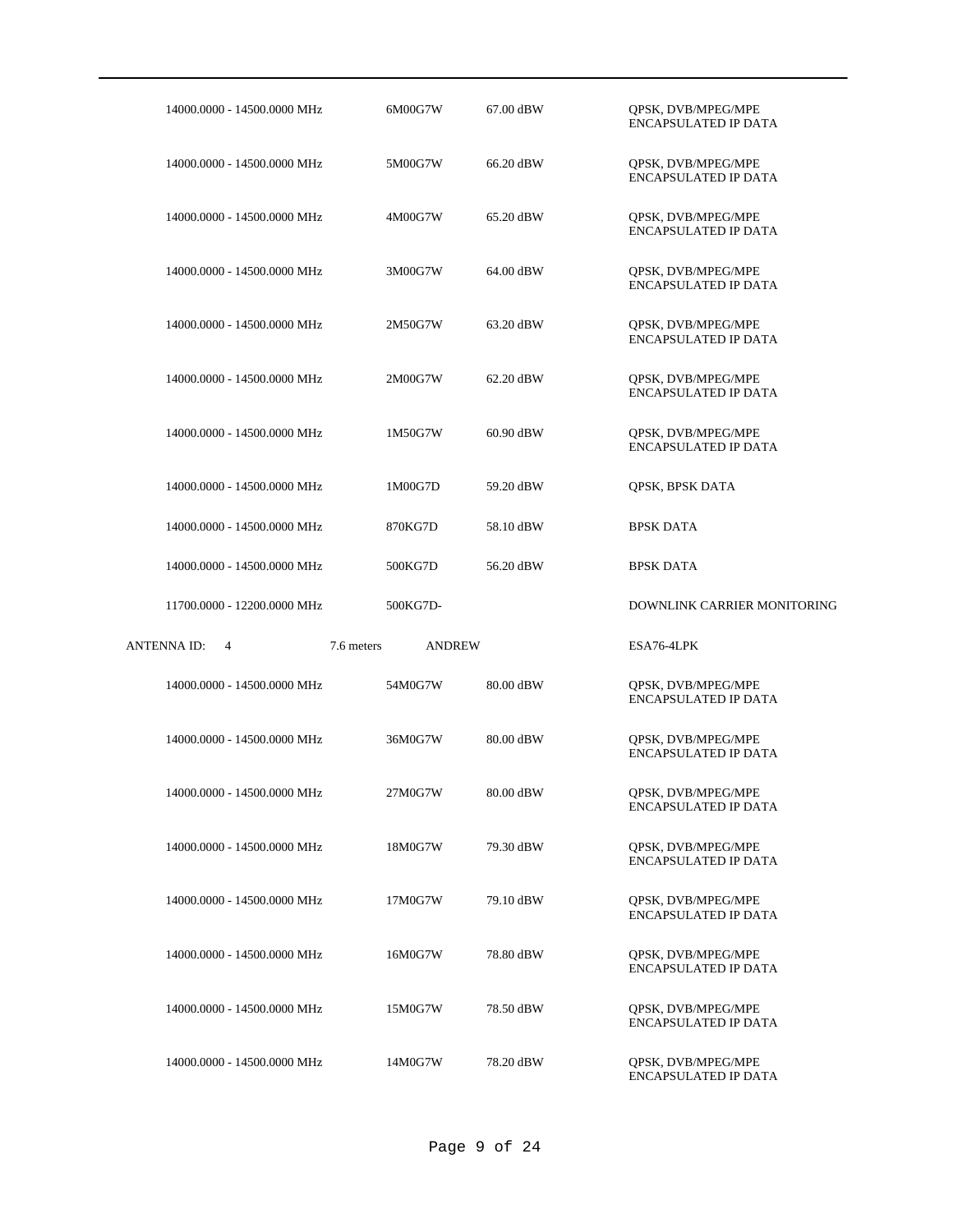| 14000.0000 - 14500.0000 MHz | 13M0G7W | 77.90 dBW | QPSK, DVB/MPEG/MPE<br><b>ENCAPSULATED IP DATA</b> |
|-----------------------------|---------|-----------|---------------------------------------------------|
| 14000.0000 - 14500.0000 MHz | 12M0G7W | 77.60 dBW | QPSK, DVB/MPEG/MPE<br>ENCAPSULATED IP DATA        |
| 14000.0000 - 14500.0000 MHz | 11M0G7W | 77.20 dBW | QPSK, DVB/MPEG/MPE<br>ENCAPSULATED IP DATA        |
| 14000.0000 - 14500.0000 MHz | 10M0G7W | 76.80 dBW | QPSK, DVB/MPEG/MPE<br>ENCAPSULATED IP DATA        |
| 14000.0000 - 14500.0000 MHz | 9M00G7W | 76.30 dBW | QPSK, DVB/MPEG/MPE<br>ENCAPSULATED IP DATA        |
| 14000.0000 - 14500.0000 MHz | 8M00G7W | 75.80 dBW | QPSK, DVB/MPEG/MPE<br><b>ENCAPSULATED IP DATA</b> |
| 14000.0000 - 14500.0000 MHz | 7M00G7W | 75.20 dBW | QPSK, DVB/MPEG/MPE<br><b>ENCAPSULATED IP DATA</b> |
| 14000.0000 - 14500.0000 MHz | 6M00G7W | 74.60 dBW | QPSK, DVB/MPEG/MPE<br><b>ENCAPSULATED IP DATA</b> |
| 14000.0000 - 14500.0000 MHz | 5M00G7W | 73.80 dBW | QPSK, DVB/MPEG/MPE<br><b>ENCAPSULATED IP DATA</b> |
| 14000.0000 - 14500.0000 MHz | 4M00G7W | 72.80 dBW | QPSK, DVB/MPEG/MPE<br><b>ENCAPSULATED IP DATA</b> |
| 14000.0000 - 14500.0000 MHz | 3M00G7W | 71.60 dBW | QPSK, DVB/MPEG/MPE<br><b>ENCAPSULATED IP DATA</b> |
| 14000.0000 - 14500.0000 MHz | 2M50G7W | 70.80 dBW | QPSK, DVB/MPEG/MPE<br><b>ENCAPSULATED IP DATA</b> |
| 14000.0000 - 14500.0000 MHz | 2M00G7W | 69.80 dBW | QPSK, DVB/MPEG/MPE<br><b>ENCAPSULATED IP DATA</b> |
| 14000.0000 - 14500.0000 MHz | 1M50G7W | 68.50 dBW | QPSK, DVB/MPEG/MPE<br><b>ENCAPSULATED IP DATA</b> |
| 14000.0000 - 14500.0000 MHz | 1M00G7D | 66.80 dBW | QPSK, BPSK DATA                                   |
| 14000.0000 - 14500.0000 MHz | 870KG7D | 65.70 dBW | <b>BPSK DATA</b>                                  |
| 14000.0000 - 14500.0000 MHz | 500KG7D | 63.80 dBW | <b>BPSK DATA</b>                                  |
| 11700.0000 - 12200.0000 MHz | 54M0G7W |           | DOWNLINK CARRIER MONITORING                       |
| 11700.0000 - 12200.0000 MHz | 2M70G7W |           | <b>QPSK DVB/MPE ENCAPSULTED IP</b><br><b>DATA</b> |
| 11700.0000 - 12200.0000 MHz | 3M38G7W |           | QPSK DVB/MPE ENCAPSULTED IP<br><b>DATA</b>        |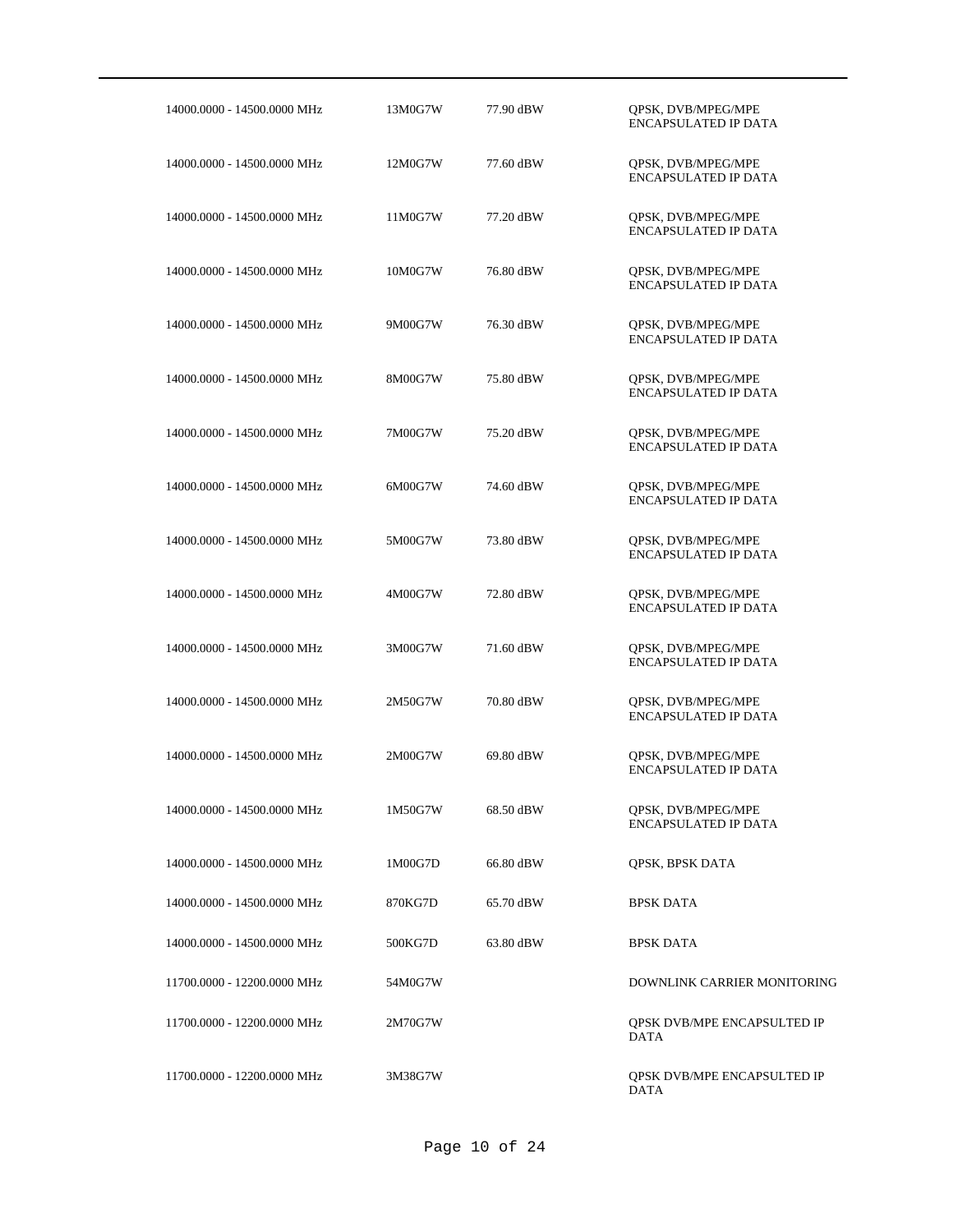|                              | 14000.0000 - 14500.0000 MHz | 2M70G7W                                              | 71.10 dBW | QPSK DVB/MPE ENCAPSULTED IP<br><b>DATA</b>            |
|------------------------------|-----------------------------|------------------------------------------------------|-----------|-------------------------------------------------------|
|                              | 14000.0000 - 14500.0000 MHz | 3M38G7W                                              | 72.10 dBW | QPSK DVB/MPE ENCAPSULTED IP<br><b>DATA</b>            |
| SITE ID:<br><b>LOCATION:</b> | <b>REM 1.0</b>              | VSAT (7000 1.0-M ANTENNAS), CONUS, AK, HI, VI, PR, ( |           |                                                       |
| <b>ANTENNA ID:</b>           | 1.0                         | <b>PATRIOT</b><br>1 meters                           |           | TXFCC100KU                                            |
|                              | 14000.0000 - 14500.0000 MHz | 50K0G7D                                              | 38.90 dBW | <b>MODULATION: PSK, DATA RATE: 32</b><br><b>KBPS</b>  |
|                              | 14000.0000 - 14500.0000 MHz | 86K0G7D                                              | 41.20 dBW | <b>MODULATION: PSK. DATA RATE: 32</b><br><b>KBPS</b>  |
|                              | 14000.0000 - 14500.0000 MHz | 59K0G7D                                              | 39.60 dBW | <b>MODULATION: PSK, DATA RATE: 38</b><br><b>KBPS</b>  |
|                              | 14000.0000 - 14500.0000 MHz | 103KG7D                                              | 42.00 dBW | <b>MODULATION: PSK. DATA RATE: 38</b><br><b>KBPS</b>  |
|                              | 14000.0000 - 14500.0000 MHz | 100KG7D                                              | 41.90 dBW | <b>MODULATION: PSK. DATA RATE: 64</b><br><b>KBPS</b>  |
|                              | 14000.0000 - 14500.0000 MHz | 173KG7D                                              | 44.20 dBW | <b>MODULATION: PSK. DATA RATE: 64</b><br><b>KBPS</b>  |
|                              | 14000.0000 - 14500.0000 MHz | 120KG7D                                              | 42.70 dBW | <b>MODULATION: PSK. DATA RATE: 77</b><br><b>KBPS</b>  |
|                              | 14000.0000 - 14500.0000 MHz | 208KG7D                                              | 44.90 dBW | MODULATION: PSK. DATA RATE: 77<br><b>KBPS</b>         |
|                              | 14000.0000 - 14500.0000 MHz | 200KG7D                                              | 44.90 dBW | MODULATION: PSK. DATA RATE:<br><b>128 KBPS</b>        |
|                              | 14000.0000 - 14500.0000 MHz | 346KG7D                                              | 44.90 dBW | <b>MODULATION: PSK. DATA RATE:</b><br><b>128 KBPS</b> |
|                              | 14000.0000 - 14500.0000 MHz | 241KG7D                                              | 44.90 dBW | <b>MODULATION: PSK. DATA RATE:</b><br><b>154 KBPS</b> |
|                              | 14000.0000 - 14500.0000 MHz | 416KG7D                                              | 44.90 dBW | <b>MODULATION: PSK. DATA RATE:</b><br>154 KBPS        |
|                              | 14000.0000 - 14500.0000 MHz | 400KG7D                                              | 44.90 dBW | <b>MODULATION: PSK. DATA RATE:</b><br><b>256 KBPS</b> |
|                              | 14000.0000 - 14500.0000 MHz | 691KG7D                                              | 44.90 dBW | <b>MODULATION: PSK. DATA RATE:</b><br><b>256 KBPS</b> |
|                              | 14000.0000 - 14500.0000 MHz | 480KG7D                                              | 44.90 dBW | <b>MODULATION: PSK. DATA RATE:</b><br><b>307 KBPS</b> |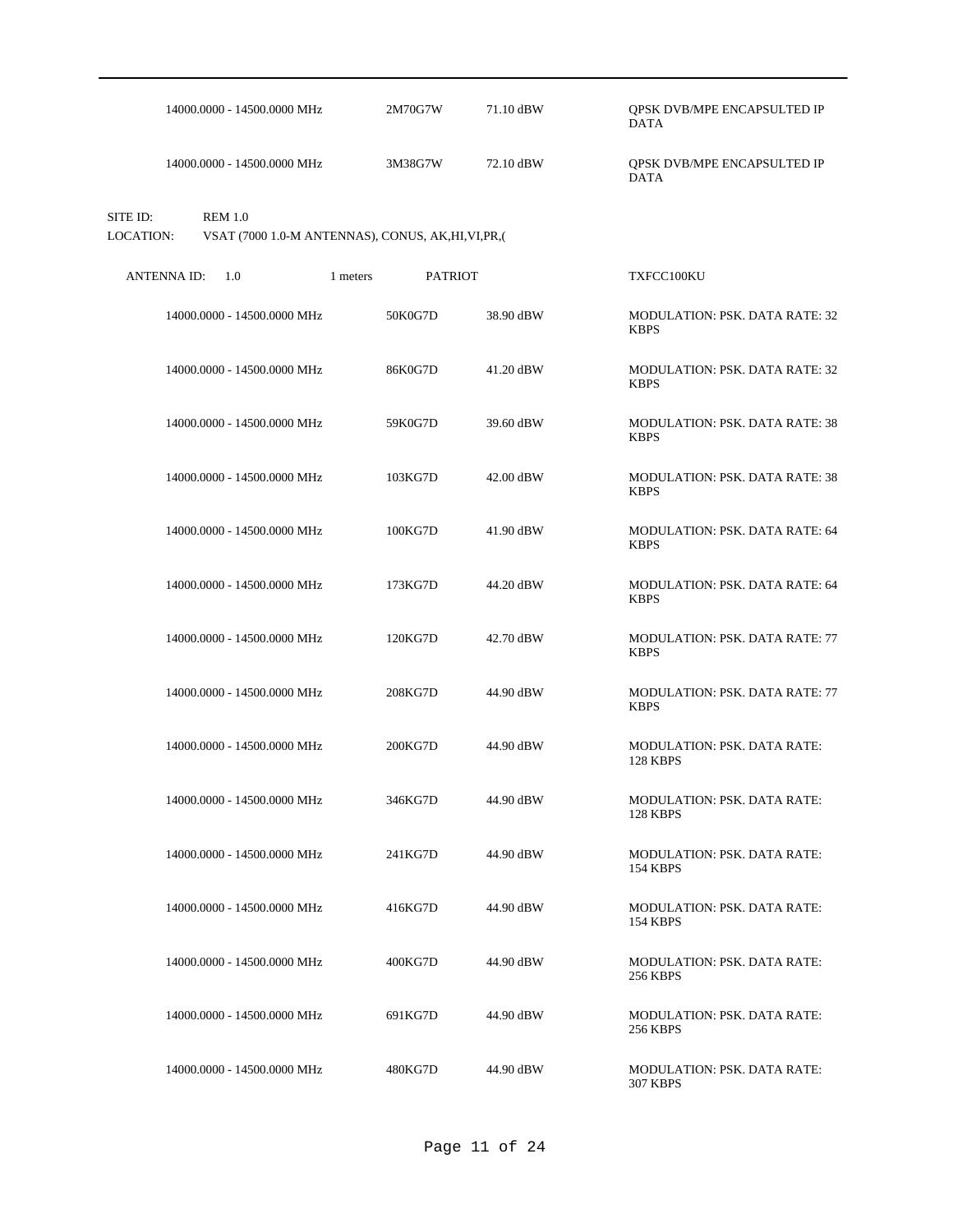| 14000.0000 - 14500.0000 MHz             | 829KG7D                                          | 44.90 dBW | <b>MODULATION: PSK. DATA RATE:</b><br><b>307 KBPS</b> |
|-----------------------------------------|--------------------------------------------------|-----------|-------------------------------------------------------|
| 11700.0000 - 12200.0000 MHz             | 4M00G7D-                                         |           | DVB/MPE DATA FROM HUB<br><b>STATION</b>               |
| 11700.0000 - 12200.0000 MHz             | 54M0G7D                                          |           | DVB/MPE DATA FROM HUB<br><b>STATION</b>               |
| <b>REM 1.2</b><br>SITE ID:<br>LOCATION: | VSAT (5000 1.2-M ANTENNAS), CONUS, AK, HI, VI, P |           |                                                       |
| <b>ANTENNA ID:</b><br>1.2               | 1.2 meters<br><b>PATRIOT</b>                     |           | TXFCC120KU                                            |
| 14000.0000 - 14500.0000 MHz             | 100KG7D                                          | 43.40 dBW | MODULATION: PSK. DATA RATE: 64<br><b>KBPS</b>         |
| 14000.0000 - 14500.0000 MHz             | 173KG7D                                          | 45.70 dBW | MODULATION: PSK. DATA RATE: 64<br><b>KBPS</b>         |
| 14000.0000 - 14500.0000 MHz             | 120KG7D                                          | 44.20 dBW | <b>MODULATION: PSK. DATA RATE: 77</b><br><b>KBPS</b>  |
| 14000.0000 - 14500.0000 MHz             | 208KG7D                                          | 46.40 dBW | <b>MODULATION: PSK. DATA RATE: 77</b><br><b>KBPS</b>  |
| 14000.0000 - 14500.0000 MHz             | 200KG7D                                          | 46.40 dBW | <b>MODULATION: PSK. DATA RATE:</b><br><b>128 KBPS</b> |
| 14000.0000 - 14500.0000 MHz             | 346KG7D                                          | 46.40 dBW | <b>MODULATION: PSK, DATA RATE:</b><br><b>128 KBPS</b> |
| 14000.0000 - 14500.0000 MHz             | 241KG7D                                          | 46.40 dBW | <b>MODULATION: PSK. DATA RATE:</b><br><b>154 KBPS</b> |
| 14000.0000 - 14500.0000 MHz             | 416KG7D                                          | 46.40 dBW | <b>MODULATION: PSK. DATA RATE:</b><br><b>154 KBPS</b> |
| 14000.0000 - 14500.0000 MHz             | 400KG7D                                          | 46.40 dBW | MODULATION: PSK. DATA RATE:<br><b>256 KBPS</b>        |
| 14000.0000 - 14500.0000 MHz             | 691KG7D                                          | 46.40 dBW | MODULATION: PSK. DATA RATE:<br><b>256 KBPS</b>        |
| 14000.0000 - 14500.0000 MHz             | 480KG7D                                          | 46.40 dBW | <b>MODULATION: PSK. DATA RATE:</b><br><b>307 KBPS</b> |
| 14000.0000 - 14500.0000 MHz             | 829KG7D                                          | 46.40 dBW | MODULATION: PSK. DATA RATE:<br>307 KBPS               |

46.40 dBW MODULATION: PSK. DATA RATE: 384 KBPS

46.40 dBW MODULATION: PSK. DATA RATE: 512 KBPS

14000.0000 - 14500.0000 MHz 600KG7D

14000.0000 - 14500.0000 MHz 800KG7D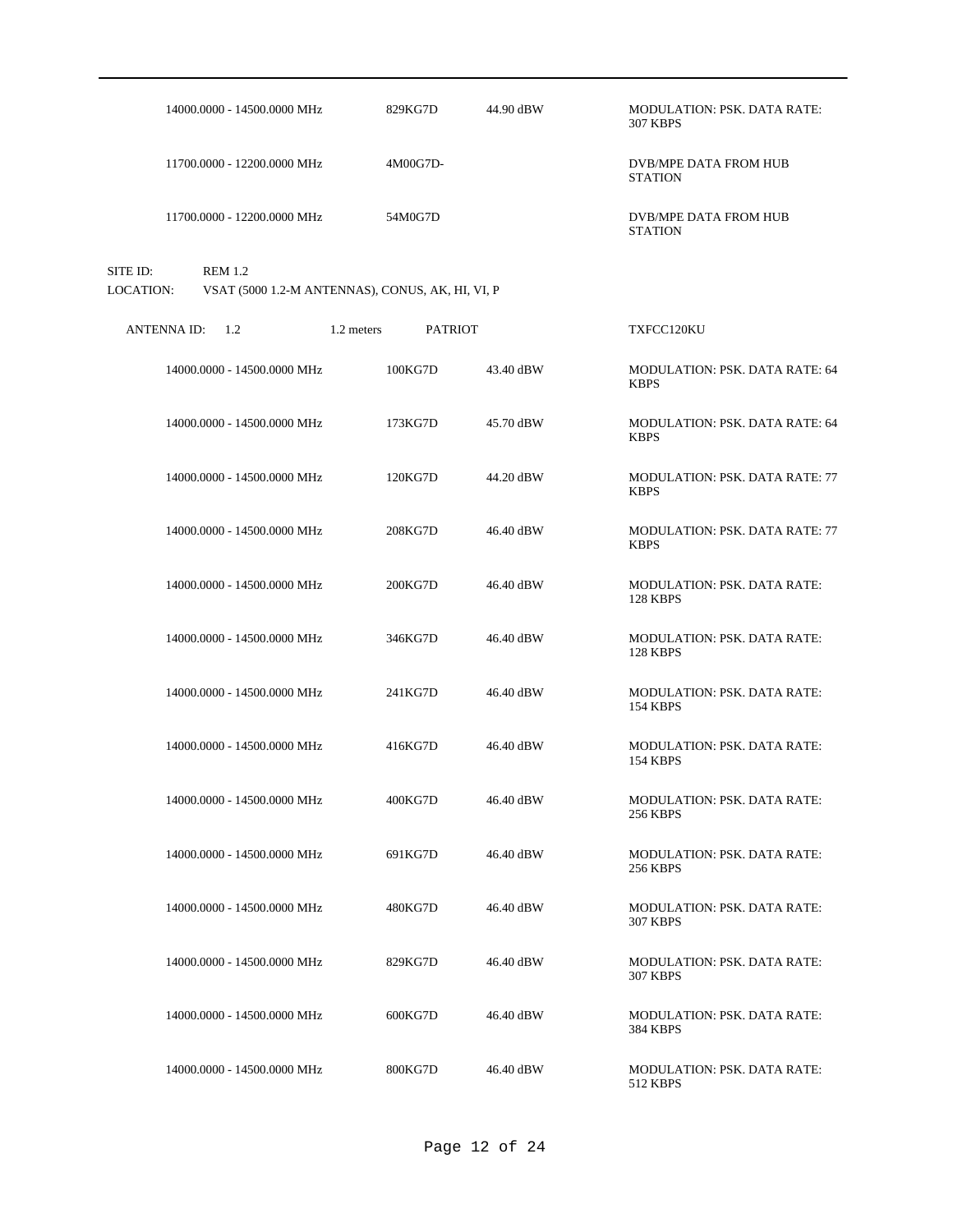| 14000.0000 - 14500.0000 MHz             | 959KG7D                                            | 46.40 dBW | <b>MODULATION: PSK. DATA RATE:</b><br>614 KBPS        |
|-----------------------------------------|----------------------------------------------------|-----------|-------------------------------------------------------|
| 14000.0000 - 14500.0000 MHz             | 1M60G7D                                            | 46.40 dBW | <b>MODULATION: PSK. DATA RATE:</b><br>1.024 KBPS      |
| 11700.0000 - 12200.0000 MHz             | 4M00G7D-                                           |           | <b>DVB/MPE DATA FROM HUB</b><br><b>STATION</b>        |
| 11700.0000 - 12200.0000 MHz             | 54M0G7D                                            |           | <b>DVB/MPE DATA FROM HUB</b><br><b>STATION</b>        |
| SITE ID:<br><b>REM 1.8</b><br>LOCATION: | VSAT (1,500 1.8-M ANTENNAS), CONUS, AK, HI, VI, PR |           |                                                       |
| <b>ANTENNAID:</b><br>1.8                | 1.8 meters<br><b>PATRIOT</b>                       |           | TXFCC180KU                                            |
| 14000.0000 - 14500.0000 MHz             | 120KG7D                                            | 47.80 dBW | <b>MODULATION: PSK, DATA RATE: 77</b><br><b>KBPS</b>  |
| 14000.0000 - 14500.0000 MHz             | 208KG7D                                            | 50.00 dBW | <b>MODULATION: PSK, DATA RATE: 77</b><br><b>KBPS</b>  |
| 14000.0000 - 14500.0000 MHz             | 200KG7D                                            | 50.00 dBW | <b>MODULATION: PSK. DATA RATE:</b><br><b>128 KBPS</b> |
| 14000.0000 - 14500.0000 MHz             | 346KG7D                                            | 50.00 dBW | <b>MODULATION: PSK. DATA RATE:</b><br><b>128 KBPS</b> |
| 14000.0000 - 14500.0000 MHz             | 241KG7D                                            | 50.00 dBW | <b>MODULATION: PSK. DATA RATE:</b><br><b>154 KBPS</b> |
| 14000.0000 - 14500.0000 MHz             | 416KG7D                                            | 50.00 dBW | <b>MODULATION: PSK. DATA RATE:</b><br>154 KBPS        |
| 14000.0000 - 14500.0000 MHz             | 400KG7D                                            | 50.00 dBW | <b>MODULATION: PSK. DATA RATE:</b><br><b>256 KBPS</b> |
| 14000.0000 - 14500.0000 MHz             | 691KG7D                                            | 50.00 dBW | <b>MODULATION: PSK. DATA RATE:</b><br><b>256 KBPS</b> |
| 14000.0000 - 14500.0000 MHz             | 480KG7D                                            | 50.00 dBW | <b>MODULATION: PSK. DATA RATE:</b><br><b>307 KBPS</b> |
| 14000.0000 - 14500.0000 MHz             | 829KG7D                                            | 50.00 dBW | <b>MODULATION: PSK. DATA RATE:</b><br><b>307 KBPS</b> |
| 14000.0000 - 14500.0000 MHz             | 600KG7D                                            | 50.00 dBW | <b>MODULATION: PSK. DATA RATE:</b><br>384 KBPS        |
| 14000.0000 - 14500.0000 MHz             | 800KG7D                                            | 50.00 dBW | MODULATION: PSK. DATA RATE:<br>512 KBPS               |
| 14000.0000 - 14500.0000 MHz             | 959KG7D                                            | 50.00 dBW | MODULATION: PSK. DATA RATE:<br>614 KBPS               |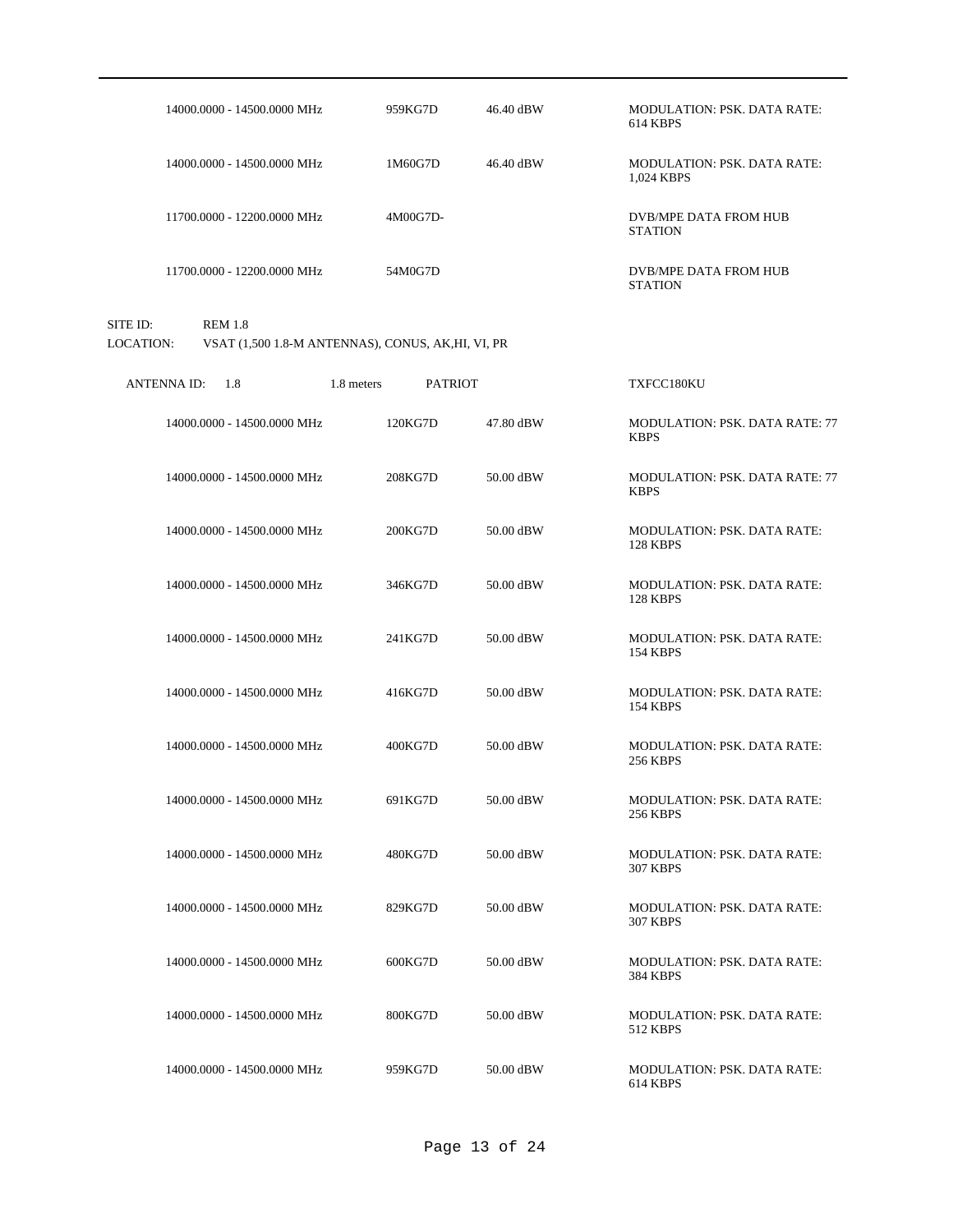| 14000.0000 - 14500.0000 MHz                                                                | 1M60G7D         | 50.00 dBW             | <b>MODULATION: PSK. DATA RATE:</b><br>1,024 KBPS |
|--------------------------------------------------------------------------------------------|-----------------|-----------------------|--------------------------------------------------|
| 14000.0000 - 14500.0000 MHz                                                                | 2M41G7D         | 50.00 dBW             | MODULATION: PSK. DATA RATE:<br>1,544 KBPS        |
| 11700.0000 - 12200.0000 MHz                                                                | 4M00G7D-        |                       | DVB/MPE DATA FROM HUB<br><b>STATION</b>          |
| 11700.0000 - 12200.0000 MHz                                                                | 54M0G7D         |                       | DVB/MPE DATA FROM HUB<br><b>STATION</b>          |
| SITE ID:<br>REM CM12<br>LOCATION:<br>CONUS, AK, HI, PR, US V.I. (5,000 1.2 meter antennas) |                 |                       |                                                  |
| <b>ANTENNAID:</b><br>REM CM12<br>1.2 meters                                                |                 | <b>CHANNEL MASTER</b> | 123/124                                          |
| 14000.0000 - 14500.0000 MHz                                                                | 1M60G7D         | 49.30 dBW             | QPSK - DATA                                      |
| 14000.0000 - 14500.0000 MHz                                                                | 800KG7D         | 49.30 dBW             | QPSK - DATA                                      |
| 14000.0000 - 14500.0000 MHz                                                                | 400KG7D         | 49.30 dBW             | QPSK - DATA                                      |
| 14000.0000 - 14500.0000 MHz                                                                | 200KG7D         | 46.30 dBW             | QPSK - DATA                                      |
| 11700.0000 - 12200.0000 MHz                                                                | 54M0G7D         |                       | DVB/MPD DATA FROM HUB 1                          |
|                                                                                            |                 |                       |                                                  |
| SITE ID:<br>REM PR12<br>LOCATION:<br>CONUS, AK, HI, PR, US V.I.                            |                 |                       |                                                  |
| <b>ANTENNA ID:</b><br>REM PR12<br>1.2 meters                                               | <b>PRODELIN</b> |                       | 1134                                             |
| 14000.0000 - 14500.0000 MHz                                                                | 1M60G7D         | 49.00 dBW             | QPSK - DATA                                      |
| 14000.0000 - 14500.0000 MHz                                                                | 800KG7D         | 49.00 dBW             | QPSK - DATA                                      |
| 14000.0000 - 14500.0000 MHz                                                                | 400KG7D         | 49.00 dBW             | QPSK - DATA                                      |
| 11700.0000 - 12200.0000 MHz                                                                | 54M0G7D         |                       | DVB/MPE DATA FROM HUB1                           |
| SITE ID:<br>REM CM18<br>LOCATION:<br>CONUS, AK, HI, PR, US V.I.                            |                 |                       |                                                  |
| REM CM18<br><b>ANTENNA ID:</b><br>1.8 meters                                               |                 | <b>CHANNEL MASTER</b> | $180\mathrm{TX}$                                 |
| 14000.0000 - 14500.0000 MHz                                                                | 1M60G7D         | 52.80 dBW             | QPSK - DATA                                      |
| 14000.0000 - 14500.0000 MHz                                                                | 800KG7D         | 52.80 dBW             | QPSK - DATA                                      |
| 14000.0000 - 14500.0000 MHz                                                                | 400KG7D         | 52.80 dBW             | QPSK - DATA                                      |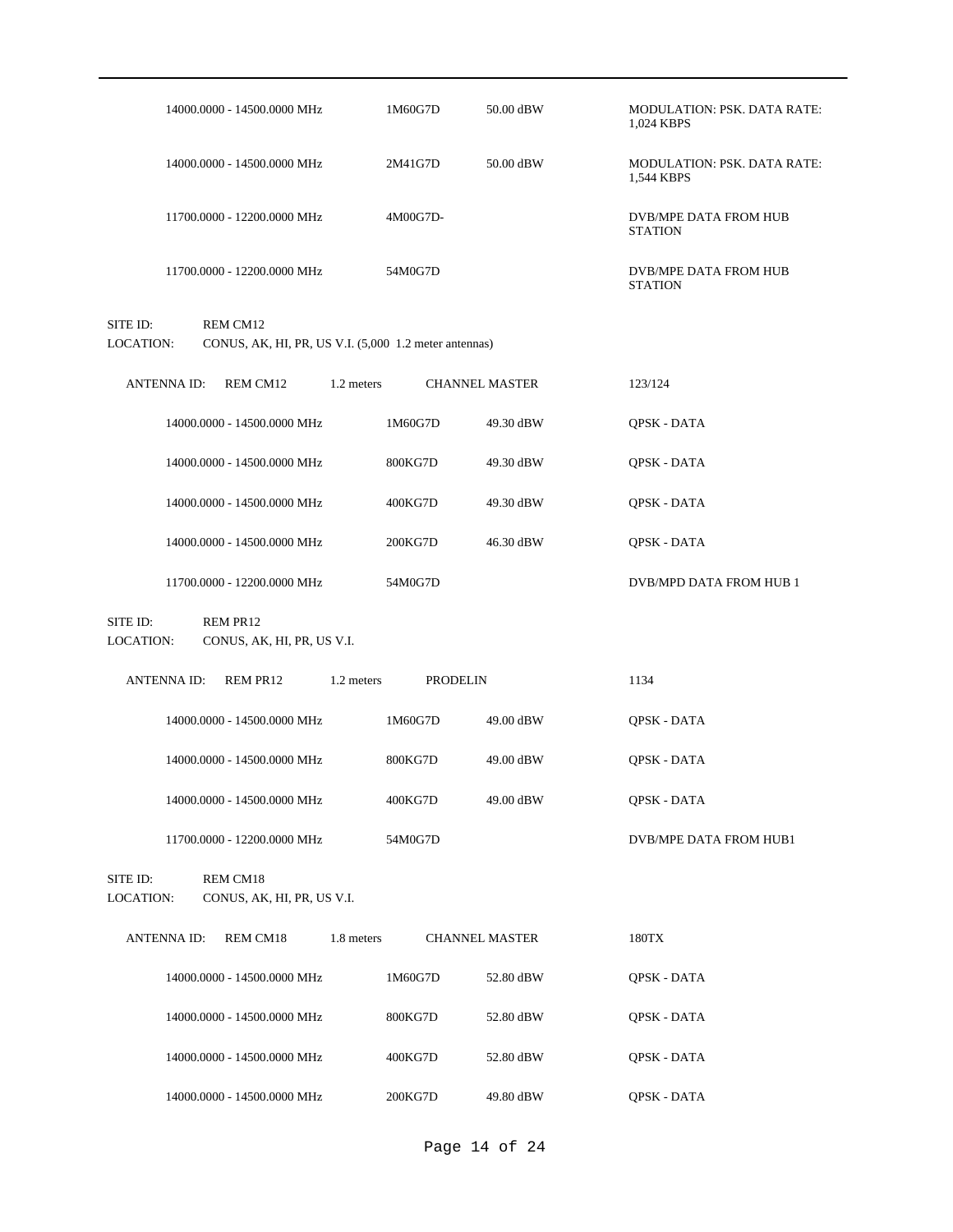| 11700,0000 - 12200,0000 MHz | 54M0G7D |
|-----------------------------|---------|
|-----------------------------|---------|

SITE ID: REM PR18B LOCATION: CONUS, AK, HI, PR, US V.I. (2,500 1.8 meter antennas)

| REM PR18<br>ANTENNA ID:     | 1.8 meters | <b>PRODELIN</b> | 180TX              |                        |
|-----------------------------|------------|-----------------|--------------------|------------------------|
| 14000.0000 - 14500.0000 MHz | 1M60G7D    | 52.50 dBW       | <b>OPSK - DATA</b> |                        |
| 14000.0000 - 14500.0000 MHz | 800KG7D    | 52.50 dBW       | <b>OPSK - DATA</b> |                        |
| 14000,0000 - 14500,0000 MHz | 400KG7D    | 52.50 dBW       | <b>OPSK - DATA</b> |                        |
| 14000.0000 - 14500.0000 MHz | 200KG7D    | 49.50 dBW       | <b>OPSK - DATA</b> |                        |
| 11700.0000 - 12200.0000 MHz | 54M0G7D    |                 |                    | DVB/MPE DATA FROM HUB1 |

 $\texttt{DVB}$  /MPE DATA FROM HUB1

SITE ID: REM PR24

LOCATION: CONUS, AK, HI, PR, US V.I. (1,500 1.8 meter antennas)

| <b>REM PR24</b><br>ANTENNA ID: | <b>PRODELIN</b><br>2.4 meters |           | 1251                   |
|--------------------------------|-------------------------------|-----------|------------------------|
| 14000.0000 - 14500.0000 MHz    | 1M60G7D                       | 55.30 dBW | <b>OPSK - DATA</b>     |
| 14000.0000 - 14500.0000 MHz    | 800KG7D                       | 55.30 dBW | <b>OPSK - DATA</b>     |
| 14000.0000 - 14500.0000 MHz    | 400KG7D                       | 55.30 dBW | <b>OPSK - DATA</b>     |
| 14000.0000 - 14500.0000 MHz    | 200KG7D                       | 52.30 dBW | <b>OPSK - DATA</b>     |
| 11700.0000 - 12200.0000 MHz    | 54M0G7D                       |           | DVB/MPE DATA FROM HUB1 |

SITE ID: REM CM24

LOCATION: CONUS, AK, HI, PR, US V.I. (250 2.4 meter antennas)

| REM CM24<br><b>ANTENNA ID:</b> | 2.4 meters | <b>CHANNEL MASTER</b> |           | 224KU                  |
|--------------------------------|------------|-----------------------|-----------|------------------------|
| 14000.0000 - 14500.0000 MHz    |            | 1M60G7D               | 55.20 dBW | <b>OPSK - DATA</b>     |
| 14000.0000 - 14500.0000 MHz    |            | 800KG7D               | 55.20 dBW | <b>OPSK - DATA</b>     |
| 14000.0000 - 14500.0000 MHz    |            | 400KG7D               | 55.20 dBW | <b>OPSK - DATA</b>     |
| 14000.0000 - 14500.0000 MHz    |            | 200KG7D               | 52.20 dBW | <b>OPSK - DATA</b>     |
| 11700.0000 - 12200.0000 MHz    |            | 54M0G7D               |           | DVB/MPE DATA FROM HUB1 |

## **Points of Communication:**

1HUB - ALSAT - (ALSAT)

REM 1.0 - GALAXY III-C - (95 W.L.)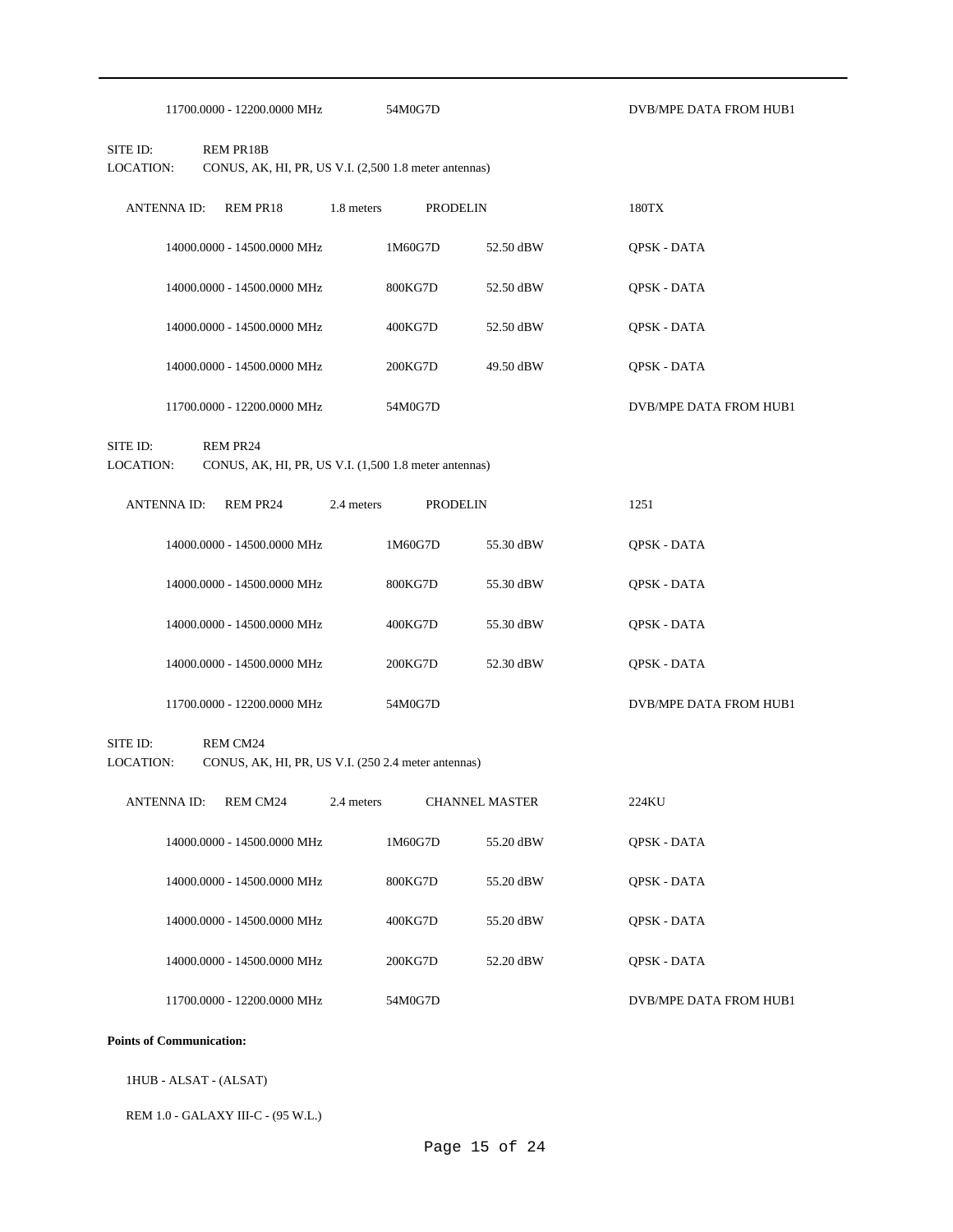| REM 1.2 - ALSAT - (ALSAT)                                                                                                     |                                                          |  |
|-------------------------------------------------------------------------------------------------------------------------------|----------------------------------------------------------|--|
| REM 1.8 - ALSAT - (ALSAT)                                                                                                     |                                                          |  |
| REM CM12 - ALSAT - (ALSAT)                                                                                                    |                                                          |  |
| REM CM18 - ALSAT - (ALSAT)                                                                                                    |                                                          |  |
| REM CM24 - ALSAT - (ALSAT)                                                                                                    |                                                          |  |
| REM CM96 - GALAXY III-C - (95 W.L.)                                                                                           |                                                          |  |
| REM PR12 - ALSAT - (ALSAT)                                                                                                    |                                                          |  |
| REM PR18B - ALSAT - (ALSAT)                                                                                                   |                                                          |  |
| REM PR24 - ALSAT - (ALSAT)                                                                                                    |                                                          |  |
| REM PR98 - GALAXY III-C - (95 W.L.)                                                                                           |                                                          |  |
| SES-REG-20090521-00639<br>Cox Communications Hampton Roads, LLC<br>E E090089<br>Registration<br>Grant of Authority            | 05/18/2009 - 05/18/2024<br>Date Effective:<br>07/07/2009 |  |
| <b>Class of Station:</b><br><b>Fixed Earth Stations</b>                                                                       |                                                          |  |
| <b>Nature of Service:</b><br><b>Fixed Satellite Service</b>                                                                   |                                                          |  |
| SITE ID:<br>$\mathbf{1}$                                                                                                      |                                                          |  |
| <b>LOCATION:</b><br>1341 Crossways, Blvd, Chesapeake, Chesapeake, VA<br>36 ° 46 ' 23.40 " N LAT.<br>76 ° 14 ' 33.70 " W LONG. |                                                          |  |
| 3.8 meters<br>ANTENNA ID:<br>$\overline{1}$<br><b>DAWNCO</b>                                                                  |                                                          |  |
| 36M0F8W<br>3700.0000 - 4200.0000 MHz                                                                                          | <b>DIGITAL</b>                                           |  |
| 3700.0000 - 4200.0000 MHz<br>4M00G7W                                                                                          | <b>DIGITAL</b>                                           |  |
| 36M0G7W<br>3700.0000 - 4200.0000 MHz                                                                                          | <b>DIGITAL</b>                                           |  |
| <b>Points of Communication:</b>                                                                                               |                                                          |  |
| 1 - ALSAT - (ALSAT)                                                                                                           |                                                          |  |
| SES-REG-20090522-00641<br>E E090091<br>D&E SYSTEMS, INC.<br>Registration<br><b>Grant of Authority</b>                         | 05/22/2009 - 05/22/2024<br>Date Effective:<br>07/07/2009 |  |
| <b>Class of Station:</b><br><b>Fixed Earth Stations</b>                                                                       |                                                          |  |
| <b>Nature of Service:</b><br><b>Fixed Satellite Service</b>                                                                   |                                                          |  |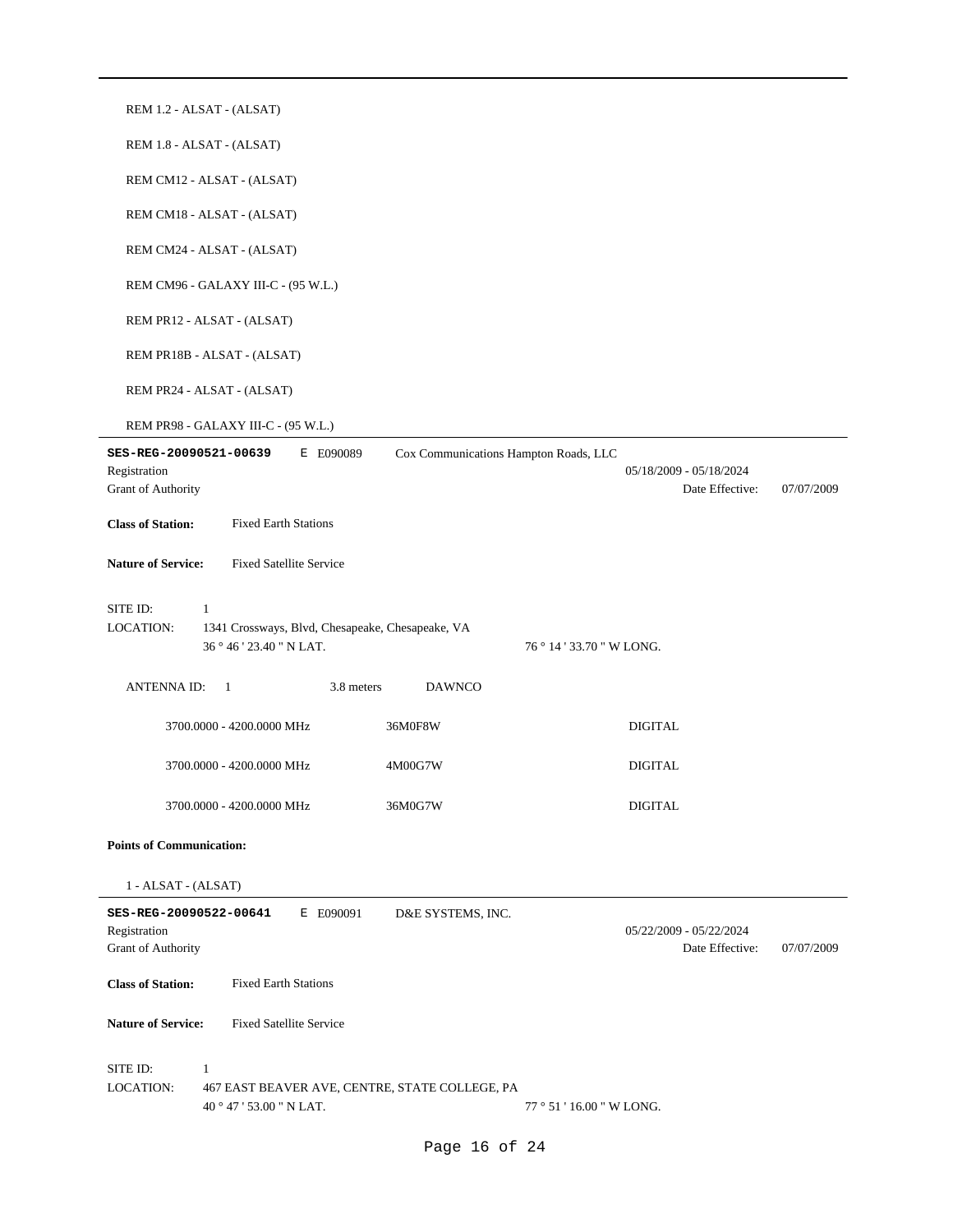| <b>ANTENNA ID:</b>                                                                  | 4.5M.                                                         | 4.5 meters                                        | SCIENTIFIC-ATLANTA, INC. |                            | 8345 4.5 METER                             |            |
|-------------------------------------------------------------------------------------|---------------------------------------------------------------|---------------------------------------------------|--------------------------|----------------------------|--------------------------------------------|------------|
|                                                                                     | 3700.0000 - 4200.0000 MHz                                     |                                                   | 36M0F8W                  |                            | DIGITAL VIDEO                              |            |
| <b>Points of Communication:</b>                                                     |                                                               |                                                   |                          |                            |                                            |            |
| 1 - PERMITTED LIST - ()                                                             |                                                               |                                                   |                          |                            |                                            |            |
| SES-REG-20090522-00654<br>Registration<br>Grant of Authority                        |                                                               | E E090092                                         | Allo Communications      |                            | 05/22/2009 - 05/22/2024<br>Date Effective: | 07/07/2009 |
| <b>Class of Station:</b>                                                            | <b>Fixed Earth Stations</b>                                   |                                                   |                          |                            |                                            |            |
| <b>Nature of Service:</b>                                                           |                                                               | Domestic Fixed Satellite Service                  |                          |                            |                                            |            |
| SITE ID:<br>$\mathbf{1}$<br>LOCATION:                                               | 41 ° 51 ' 57.80 " N LAT.                                      | 1710 E. 20th Street, Scottsbluff, Scottsbluff, NE |                          | 103 ° 38 ' 29.30 " W LONG. |                                            |            |
| <b>ANTENNAID:</b>                                                                   | A1                                                            | 3.8 meters                                        | Patriot Ant. Systems     |                            | 3.8M                                       |            |
|                                                                                     | 3700.0000 - 4200.0000 MHz                                     |                                                   | 2M00G7W                  |                            | Digital Video and Audio                    |            |
|                                                                                     | 3700.0000 - 4200.0000 MHz                                     |                                                   | 36M0G7W                  |                            | Digital Video and Audio                    |            |
| 1 - ALSAT - (ALSAT)<br>SES-REG-20090601-00672<br>Registration<br>Grant of Authority |                                                               | E E090094                                         | Chesnee Cable, Inc.      |                            | 05/30/2009 - 05/30/2024<br>Date Effective: | 07/07/2009 |
| <b>Class of Station:</b><br><b>Nature of Service:</b>                               | <b>Fixed Earth Stations</b><br><b>Fixed Satellite Service</b> |                                                   |                          |                            |                                            |            |
| SITE ID:<br>LOCATION:                                                               | Gaffney<br>35 ° 7 ' 38.40 " N LAT.                            | 143 North Green River Road, Cherokee, Gaffney, SC |                          | 81 ° 47 ' 17.30 " W LONG.  |                                            |            |
| <b>ANTENNA ID:</b>                                                                  | A1                                                            | 4.5 meters                                        | Scientific-Atlanta       |                            | 4.5M                                       |            |
|                                                                                     | 3700.0000 - 4200.0000 MHz                                     |                                                   | 2M00G7W                  |                            | Digital Video and Audio                    |            |
|                                                                                     | 3700.0000 - 4200.0000 MHz                                     |                                                   | 36M0G7W                  |                            | Digital Video and Audio                    |            |
| <b>Points of Communication:</b>                                                     |                                                               |                                                   |                          |                            |                                            |            |
| Gaffney - ALSAT - (ALSAT)                                                           |                                                               |                                                   |                          |                            |                                            |            |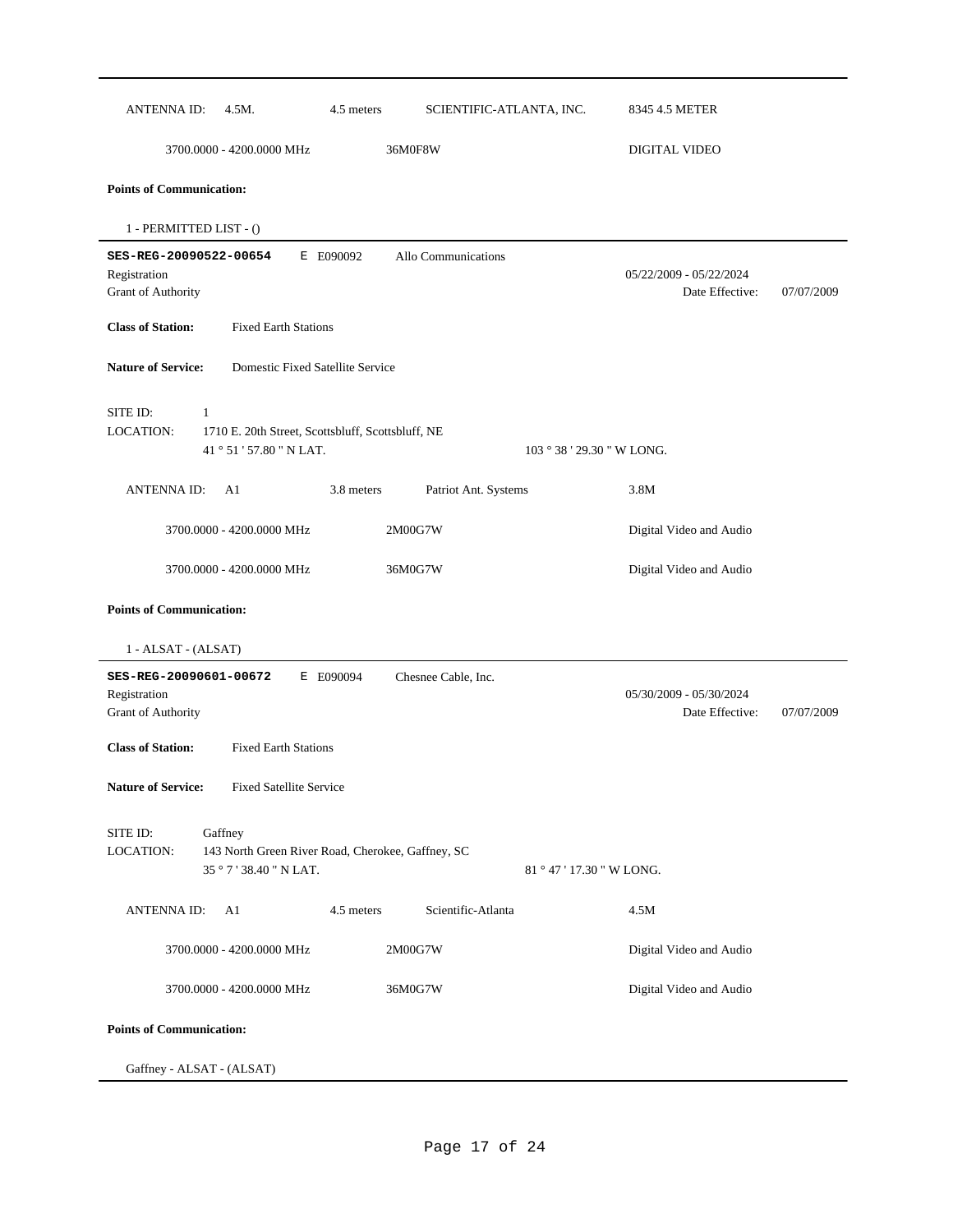| SES-RWL-20090630-00804<br>E E990310<br>Renewal<br>Grant of Authority                                                 | EchoStar Corporation                           | 09/21/2009 - 09/21/2024<br>Date Effective:<br>07/07/2009 |
|----------------------------------------------------------------------------------------------------------------------|------------------------------------------------|----------------------------------------------------------|
| <b>Class of Station:</b><br><b>Fixed Earth Stations</b>                                                              |                                                |                                                          |
| <b>Nature of Service:</b><br>Direct Broadcast Satellite Service, Direct to Home Fixed Satellite                      |                                                |                                                          |
| SITE ID:<br>$\mathbf{1}$<br><b>LOCATION:</b><br>530 ECHOSTAR DRIVE, LARAMIE, CHEYENNE, WY<br>41 ° 7 ' 56.80 " N LAT. | $104 \degree 44 \degree 11.20 \degree W$ LONG. |                                                          |
| <b>ANTENNAID:</b><br>13.2 meters<br>1                                                                                | <b>TIW</b>                                     | 13.2                                                     |
| 17300.0000 - 17800.0000 MHz<br>24M0M1F                                                                               | 85.00 dBW                                      | DIGITAL COMPRESSED VIDEO, FEC<br>$3/4$ (DBS)             |
| 17300.0000 - 17800.0000 MHz<br>1M50G2D                                                                               | 89.10 dBW                                      | TELEMETRY BEACON (TT&C)                                  |
| 12200.0000 - 12700.0000 MHz<br>24M0M1F                                                                               |                                                | DIGITAL COMPRESSED VIDEO, FEC<br>$3/4$ (DBS)             |
| 12200.0000 - 12700.0000 MHz<br>1M50G2D                                                                               |                                                | TELEMETRY BEACON (TT&C)                                  |
| <b>Points of Communication:</b>                                                                                      |                                                |                                                          |
| 1 - ALSAT - (ALSAT)                                                                                                  |                                                |                                                          |
| 1 - ECHOSTAR 5 - (119 W.L.)                                                                                          |                                                |                                                          |
| 1 - ECHOSTAR 6 - (110 W.L.)                                                                                          |                                                |                                                          |
| SES-RWL-20090630-00805<br>E E990309<br>Renewal<br>Grant of Authority                                                 | EchoStar Corporation                           | 09/17/2009 - 09/17/2024<br>Date Effective:<br>07/07/2009 |
| <b>Class of Station:</b><br><b>Fixed Earth Stations</b>                                                              |                                                |                                                          |
| <b>Nature of Service:</b><br>Direct Broadcast Satellite Service, Direct to Home Fixed Satellite                      |                                                |                                                          |
| SITE ID:<br>$\mathbf{1}$<br>LOCATION:<br>530 ECHOSTAR DRIVE, LARAMIE, CHEYENNE, WY<br>41 ° 7 ' 56.80 " N LAT.        | $104°44'11.20''$ W LONG.                       |                                                          |
| 13.2 meters<br>ANTENNA ID:<br>$\overline{1}$                                                                         | <b>TIW</b>                                     | 13.2                                                     |
| 17300.0000 - 17800.0000 MHz<br>24M0M1F                                                                               | 85.00 dBW                                      | DIGITAL COMPRESSED VIDEO, FEC<br>$3/4$ (DBS)             |
| 17300.0000 - 17800.0000 MHz<br>1M50G2D                                                                               | 89.10 dBW                                      | TELEMETRY BEACON (TT&C)                                  |
| 12200.0000 - 12700.0000 MHz<br>24M0M1F                                                                               |                                                | DIGITAL COMPRESSED VIDEO, FEC<br>$3/4$ (DBS)             |
| 12200.0000 - 12700.0000 MHz<br>1M50G2D                                                                               |                                                | TELEMETRY BEACON (TT&C)                                  |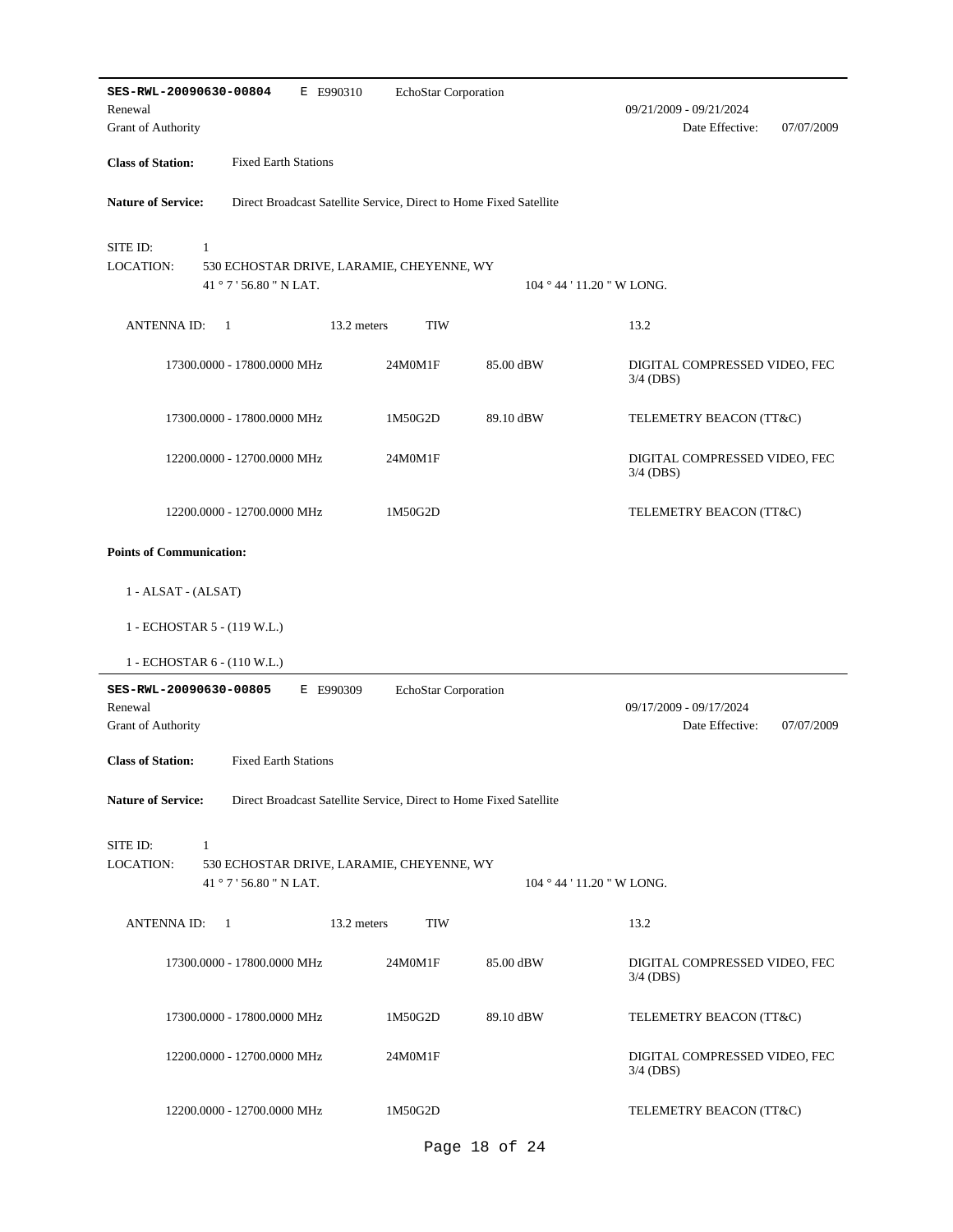#### **Points of Communication:**

1 - ALSAT - (ALSAT)

| SES-RWL-20090630-00806<br>Renewal<br><b>Grant of Authority</b> |                                                                                         | E E990139   | EchoStar Corporation |                            | 09/21/2009 - 09/21/2024<br>Date Effective:<br>07/07/2009 |
|----------------------------------------------------------------|-----------------------------------------------------------------------------------------|-------------|----------------------|----------------------------|----------------------------------------------------------|
| <b>Class of Station:</b>                                       | <b>Fixed Earth Stations</b>                                                             |             |                      |                            |                                                          |
| <b>Nature of Service:</b>                                      | Direct Broadcast Satellite Service                                                      |             |                      |                            |                                                          |
| SITE ID:<br><b>LOCATION:</b>                                   | <b>CHEYENNE</b><br>530 ECHOSTAR DRIVE, LARAMIE, CHEYENNE, WY<br>41 ° 7 ' 56.85 " N LAT. |             |                      | 104 ° 44 ' 12.20 " W LONG. |                                                          |
| <b>ANTENNAID:</b>                                              | T <sub>12</sub>                                                                         | 13.2 meters | <b>TIW</b>           |                            | 13.2M                                                    |
|                                                                | 17790.0000 - 17899.0000 MHz                                                             |             | 1M50G2D              | 87.40 dBW                  | <b>TELEMETRY BEACON</b>                                  |
|                                                                | 17790.0000 - 17800.0000 MHz                                                             |             | 800KG2D              | 86.41 dBW                  | TT&C                                                     |
|                                                                | 17301.0000 - 17302.0000 MHz                                                             |             | 1M50G2D              | 87.40 dBW                  | TELEMETRY BEACON (TT&C)                                  |
|                                                                | 17300.0000 - 17800.0000 MHz                                                             |             | 24M0G1W              | 85.00 dBW                  | DIGITAL VIDEO, FEC 3/4 (DBS)                             |
|                                                                | 17300.0000 - 17800.0000 MHz                                                             |             | 24M0G7W              | 85.00 dBW                  | TT&C                                                     |
|                                                                | 17300.0000 - 17310.0000 MHz                                                             |             | 800KG2D              | 86.41 dBW                  | TT&C                                                     |
|                                                                | 17300.0000 - 17310.0000 MHz                                                             |             | 1M50G2D              | 87.40 dBW                  | TELEMETRY BEACON                                         |
|                                                                | 12690.0000 - 12700.0000 MHz                                                             |             | 800KG2D              |                            | TT&C                                                     |
|                                                                | 12200.0000 - 12700.0000 MHz                                                             |             | 24M0G1W              |                            | DIGITAL VIDEO, FEC 3/4 (DBS)                             |
|                                                                | 12200.0000 - 12700.0000 MHz                                                             |             | 1M50G2D              |                            | TELEMETRY BEACON (TT&C)                                  |
|                                                                | 12200.0000 - 12700.0000 MHz                                                             |             | 24M0G7W              |                            | TT&C                                                     |
|                                                                | 12200.0000 - 12210.0000 MHz                                                             |             | 800KG2D              |                            | TT&C                                                     |

#### **Points of Communication:**

CHEYENNE - ECHOSTAR 10 - (110 W.L.)

CHEYENNE - ECHOSTAR 11 - (110 W.L.)

CHEYENNE - ECHOSTAR 2 - (148 W.L.)

CHEYENNE - ECHOSTAR 3 - (61.5 W.L.)

CHEYENNE - ECHOSTAR 4 - (77 W.L.)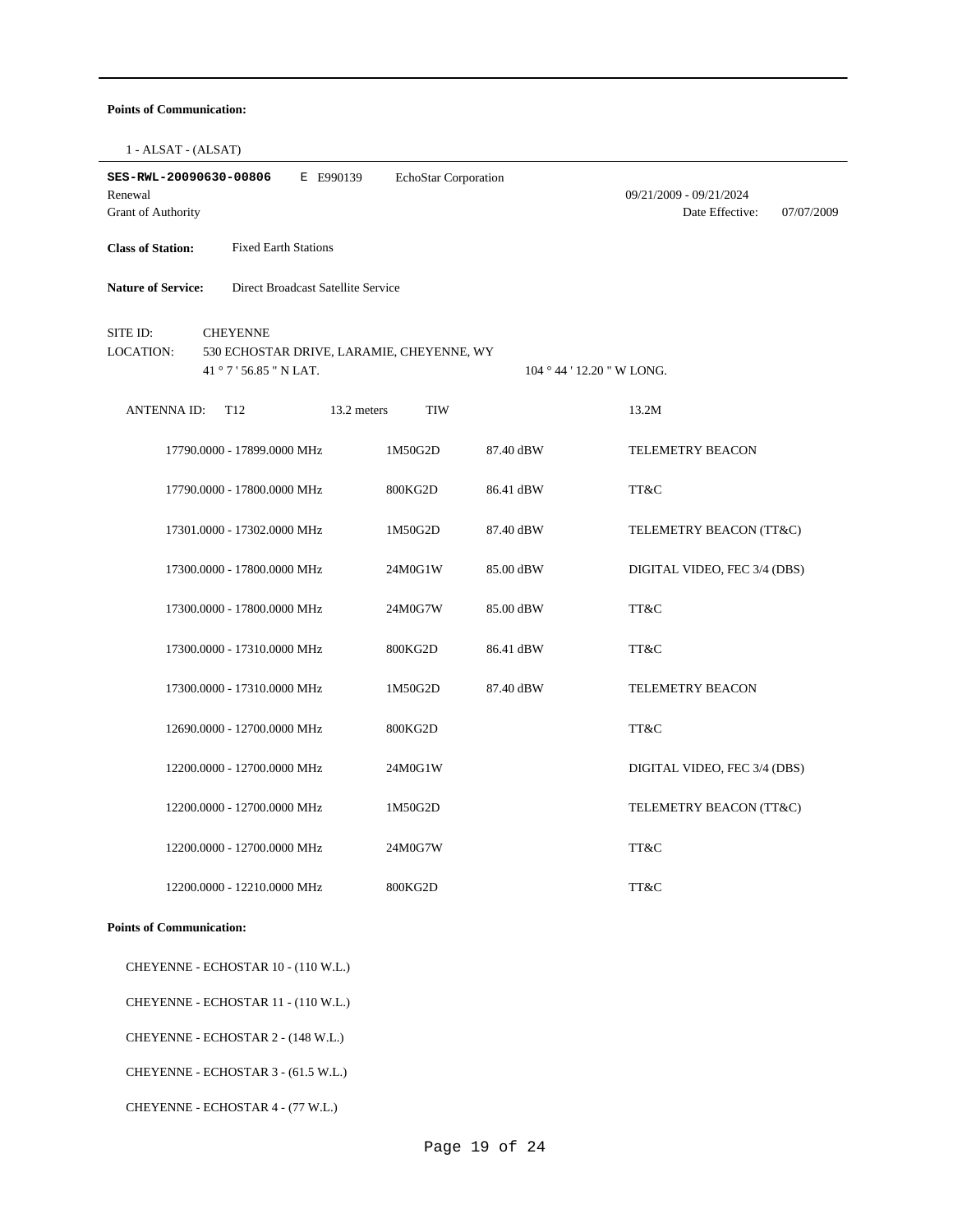|                                                         | CHEYENNE - ECHOSTAR 5 - (119 W.L.)                                                      |                      |           |                                                          |  |  |  |  |  |
|---------------------------------------------------------|-----------------------------------------------------------------------------------------|----------------------|-----------|----------------------------------------------------------|--|--|--|--|--|
|                                                         | CHEYENNE - ECHOSTAR 5 - (129 W.L.)                                                      |                      |           |                                                          |  |  |  |  |  |
| CHEYENNE - ECHOSTAR 6 - (110 W.L.)                      |                                                                                         |                      |           |                                                          |  |  |  |  |  |
|                                                         | CHEYENNE - ECHOSTAR 7 - (119 W.L.)                                                      |                      |           |                                                          |  |  |  |  |  |
|                                                         | CHEYENNE - ECHOSTAR 8 - (110 W.L.)                                                      |                      |           |                                                          |  |  |  |  |  |
|                                                         | CHEYENNE - ECHOSTAR I - (148.0 W.L.)                                                    |                      |           |                                                          |  |  |  |  |  |
|                                                         | CHEYENNE - RAINBOW1 - (61.5 W.L.)                                                       |                      |           |                                                          |  |  |  |  |  |
| SES-RWL-20090630-00807<br>Renewal<br>Grant of Authority | E E990138                                                                               | EchoStar Corporation |           | 09/21/2009 - 09/21/2024<br>Date Effective:<br>07/07/2009 |  |  |  |  |  |
| <b>Class of Station:</b>                                | <b>Fixed Earth Stations</b>                                                             |                      |           |                                                          |  |  |  |  |  |
| <b>Nature of Service:</b>                               | Direct Broadcast Satellite Service                                                      |                      |           |                                                          |  |  |  |  |  |
| SITE ID:<br><b>LOCATION:</b>                            | <b>CHEYENNE</b><br>530 ECHOSTAR DRIVE, LARAMIE, CHEYENNE, WY<br>41 ° 7 ' 56.90 " N LAT. |                      |           | $104 \degree 44 \degree 12.80 \degree W$ LONG.           |  |  |  |  |  |
| <b>ANTENNA ID:</b>                                      | 13.2 meters<br>-1                                                                       | <b>TIW</b>           |           | 13.2M                                                    |  |  |  |  |  |
|                                                         | 17790.0000 - 17800.0000 MHz                                                             | 800KG2D              | 86.41 dBW | TT&C                                                     |  |  |  |  |  |
|                                                         | 17790.0000 - 17800.0000 MHz                                                             | 1M50G2D              | 87.40 dBW | <b>TELEMETRY BEACON</b>                                  |  |  |  |  |  |
|                                                         | 17301.0000 - 17302.0000 MHz                                                             | 1M50G2D              | 87.40 dBW | TELEMETRY BEACON (TT&C)                                  |  |  |  |  |  |
|                                                         | 17300.0000 - 17800.0000 MHz                                                             | 24M0G1W              | 85.00 dBW | DIGITAL VIDEO, FEC 3/4 (DBS)                             |  |  |  |  |  |
|                                                         | 17300.0000 - 17800.0000 MHz                                                             | 24M0G7W              | 85.00 dBW | DIGITAL DATA AND COMPRESSED<br><b>VIDEO</b>              |  |  |  |  |  |
|                                                         | 17300.0000 - 17310.0000 MHz                                                             | 800KG2D              | 86.41 dBW | TT&C                                                     |  |  |  |  |  |
|                                                         | 17300.0000 - 17310.0000 MHz                                                             | 1M50G2D              | 87.40 dBW | <b>TELEMETRY BEACON</b>                                  |  |  |  |  |  |
|                                                         | 12690.0000 - 12700.0000 MHz                                                             | 800KG2D              |           | TT&C                                                     |  |  |  |  |  |
|                                                         | 12200.0000 - 12700.0000 MHz                                                             | 24M0G1W              |           | DIGITAL VIDEO, FEC 3/4 (DBS)                             |  |  |  |  |  |
|                                                         | 12200.0000 - 12700.0000 MHz                                                             | 1M50G2D              |           | TELEMETRY BEACON (TT&C)                                  |  |  |  |  |  |
|                                                         | 12200.0000 - 12700.0000 MHz                                                             | 24M0G7W              |           | DIGITAL DATA AND COMPRESSED<br><b>VIDEO</b>              |  |  |  |  |  |
|                                                         | 12200.0000 - 12210.0000 MHz                                                             | 800KG2D              |           | TT&C                                                     |  |  |  |  |  |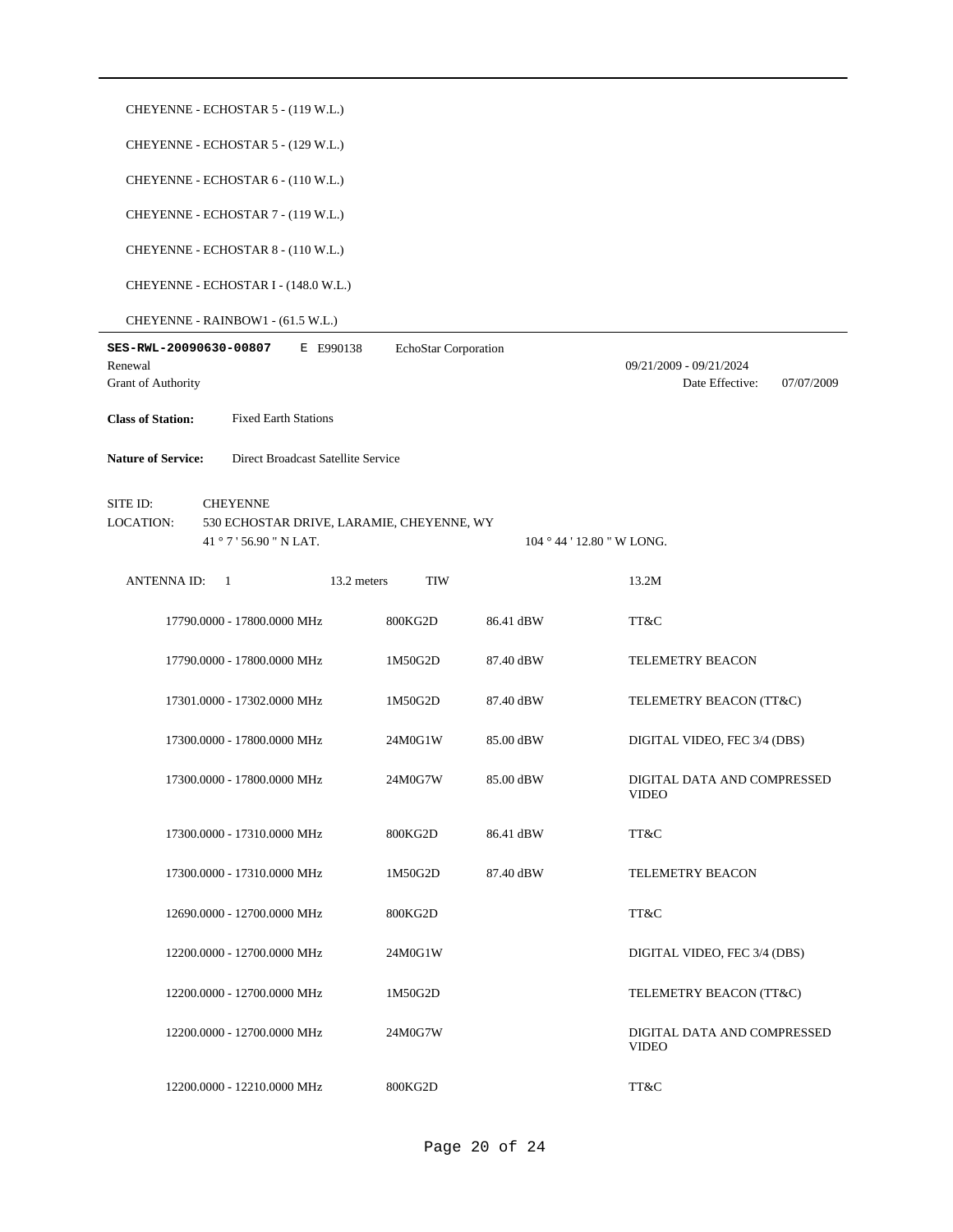### **Points of Communication:**

| CHEYENNE - ECHOSTAR 10 - (110 W.L.)                                              |               |                                |                                                          |
|----------------------------------------------------------------------------------|---------------|--------------------------------|----------------------------------------------------------|
| CHEYENNE - ECHOSTAR 11 - (110 W.L.)                                              |               |                                |                                                          |
| CHEYENNE - ECHOSTAR 2 - (148 W.L.)                                               |               |                                |                                                          |
| CHEYENNE - ECHOSTAR 3 - (61.5 W.L.)                                              |               |                                |                                                          |
| CHEYENNE - ECHOSTAR 4 - (77 W.L.)                                                |               |                                |                                                          |
| CHEYENNE - ECHOSTAR 5 - (119 W.L.)                                               |               |                                |                                                          |
| CHEYENNE - ECHOSTAR 5 - (129 W.L.)                                               |               |                                |                                                          |
| CHEYENNE - ECHOSTAR 6 - (110 W.L.)                                               |               |                                |                                                          |
|                                                                                  |               |                                |                                                          |
| CHEYENNE - ECHOSTAR 7 - (119 W.L.)                                               |               |                                |                                                          |
| CHEYENNE - ECHOSTAR 8 - (110 W.L.)                                               |               |                                |                                                          |
| CHEYENNE - ECHOSTAR I - (148.0 W.L.)                                             |               |                                |                                                          |
| CHEYENNE - RAINBOW1 - (61.5 W.L.)                                                |               |                                |                                                          |
| SES-RWL-20090701-00820<br>E E990331<br>Renewal<br>Grant of Authority             |               | LESEA BROADCASTING CORPORATION | 09/27/2009 - 09/27/2024<br>Date Effective:<br>07/07/2009 |
| <b>Class of Station:</b><br><b>Fixed Earth Stations</b>                          |               |                                |                                                          |
| <b>Nature of Service:</b>                                                        |               |                                |                                                          |
| <b>Fixed Satellite Service</b>                                                   |               |                                |                                                          |
| SITE ID:<br>1<br>LOCATION:<br>61300 S. IRONWOOD ROAD, ST. JOSEPH, SOUTH BEND, IN |               |                                |                                                          |
| 41 ° 36 ' 13.00 " N LAT.                                                         |               | 86 ° 12 ' 52.00 " W LONG.      |                                                          |
| <b>ANTENNA ID:</b><br>-1<br>9 meters                                             | <b>VERTEX</b> |                                | 9 KPC                                                    |
| 6365.0000 - 6425.0000 MHz                                                        | 36M0G7F       | 70.60 dBW                      | QPSK DIGITAL VIDEO WITH AUDIO<br><b>SUBCARRIERS</b>      |
| 6365.0000 - 6425.0000 MHz                                                        | 36M0F3F       | 70.60 dBW                      | ANALOG VIDEO WITH<br>ASSOCIATED AUDIO                    |
| 5925.0000 - 6225.0000 MHz                                                        | 36M0G7F       | 70.60 dBW                      | QPSK DIGITAL VIDEO WITH AUDIO<br><b>SUBCARRIERS</b>      |
| 5925.0000 - 6225.0000 MHz                                                        | 36M0F3F       | 70.60 dBW                      | <b>ANALOG VIDEO WITH</b><br>ASSOCIATED AUDIO             |
| 3700.0000 - 4200.0000 MHz                                                        | 36M0G7F       |                                | QPSK DIGITAL VIDEO WITH AUDIO<br><b>SUBCARRIERS</b>      |
| 3700.0000 - 4200.0000 MHz                                                        | 36M0F3F       |                                | ANALOG VIDEO WITH                                        |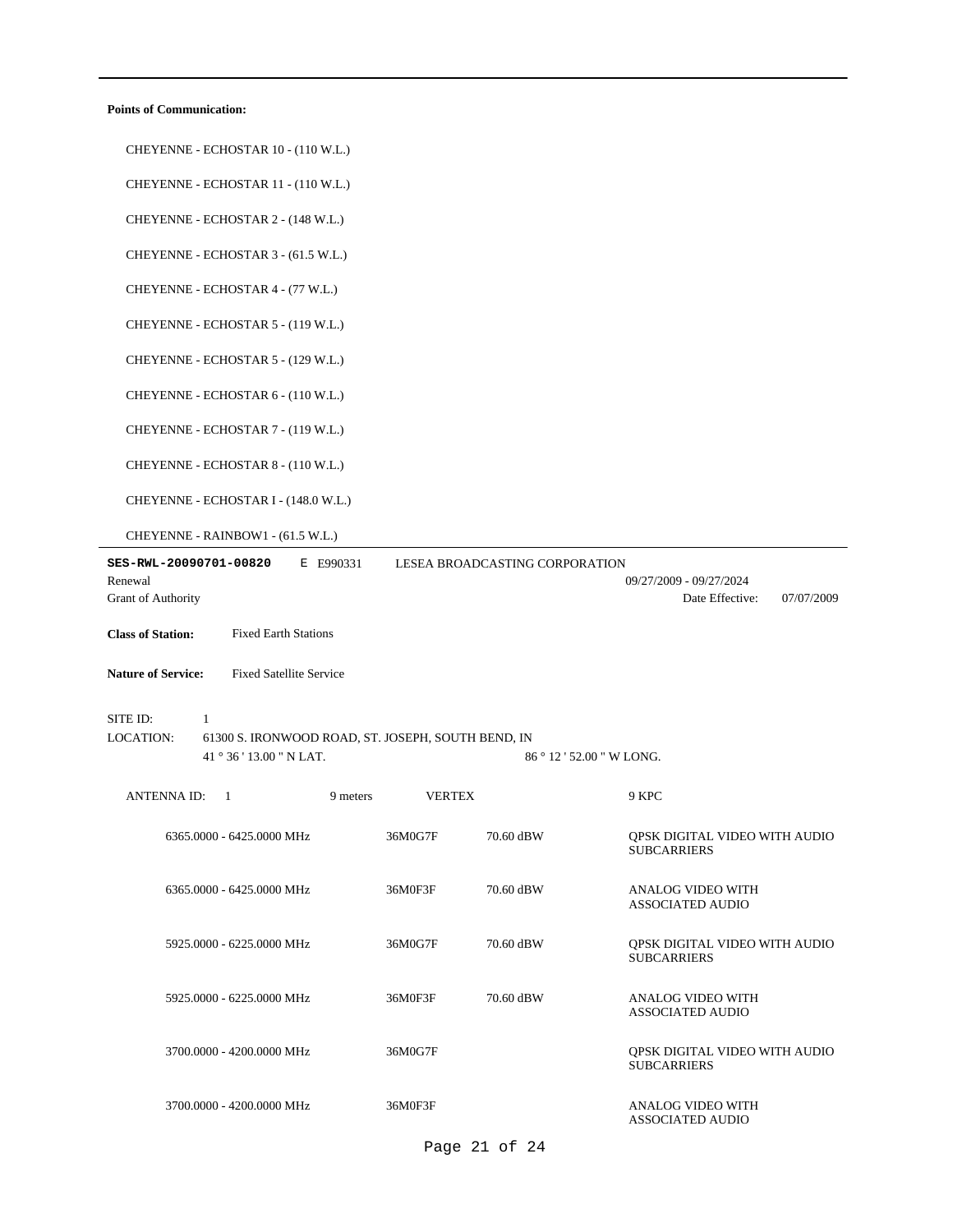| <b>Points of Communication:</b>                                                          |                                                                                                                                           |            |
|------------------------------------------------------------------------------------------|-------------------------------------------------------------------------------------------------------------------------------------------|------------|
| $1 - ALSAT - (ALSAT)$                                                                    |                                                                                                                                           |            |
| SES-STA-20090523-00646<br>E<br>Special Temporary Authority<br><b>Grant of Authority</b>  | TerreStar License Inc.<br>Date Effective:                                                                                                 | 07/06/2009 |
| <b>Class of Station:</b>                                                                 |                                                                                                                                           |            |
|                                                                                          | Special temporary authority is GRANTED with condition for a period of 30 days beginning July 6, 2009 and ending August 4, 2009.           |            |
| <b>Points of Communication:</b>                                                          |                                                                                                                                           |            |
| SES-STA-20090528-00663<br>E E980146<br>Special Temporary Authority<br>Grant of Authority | SIMS SATELLITE AND DATA CORP.<br>Date Effective:                                                                                          | 07/01/2009 |
| <b>Class of Station:</b>                                                                 |                                                                                                                                           |            |
|                                                                                          | Special Temporary Authority is GRANTED for a period of 60 days beginning July 1, 2009 and ending August 29, 2009.                         |            |
| <b>Points of Communication:</b>                                                          |                                                                                                                                           |            |
| SES-STA-20090603-00682<br>Е<br>Special Temporary Authority<br>Grant of Authority         | Universal Space Network, Inc.<br>Date Effective:                                                                                          | 07/01/2009 |
| <b>Class of Station:</b>                                                                 |                                                                                                                                           |            |
|                                                                                          | Special temporary authority is GRANTED with condition for a period of 30 days beginning July 13, 2009 and ending August 12, 2009.         |            |
| <b>Points of Communication:</b>                                                          |                                                                                                                                           |            |
| SES-STA-20090604-00690<br>E E060430                                                      | TerreStar License Inc.                                                                                                                    |            |
| Special Temporary Authority<br>Grant of Authority                                        | Date Effective:                                                                                                                           | 07/07/2009 |
| <b>Class of Station:</b>                                                                 |                                                                                                                                           |            |
|                                                                                          | Special temporary authority is GRANTED with condition for a period of 30 days beginning July 7, 2009 and ending August 5, 2009.           |            |
| <b>Points of Communication:</b>                                                          |                                                                                                                                           |            |
| SES-STA-20090624-00791<br>E E080168<br>Special Temporary Authority<br>Grant of Authority | Sirius XM Radio Inc.<br>Date Effective:                                                                                                   | 07/01/2009 |
|                                                                                          |                                                                                                                                           |            |
| <b>Class of Station:</b>                                                                 |                                                                                                                                           |            |
| 2009.                                                                                    | Extension of special temporary authority is GRANTED with conditions for a period of 60 days beginning June 29, 2009 and ending August 27, |            |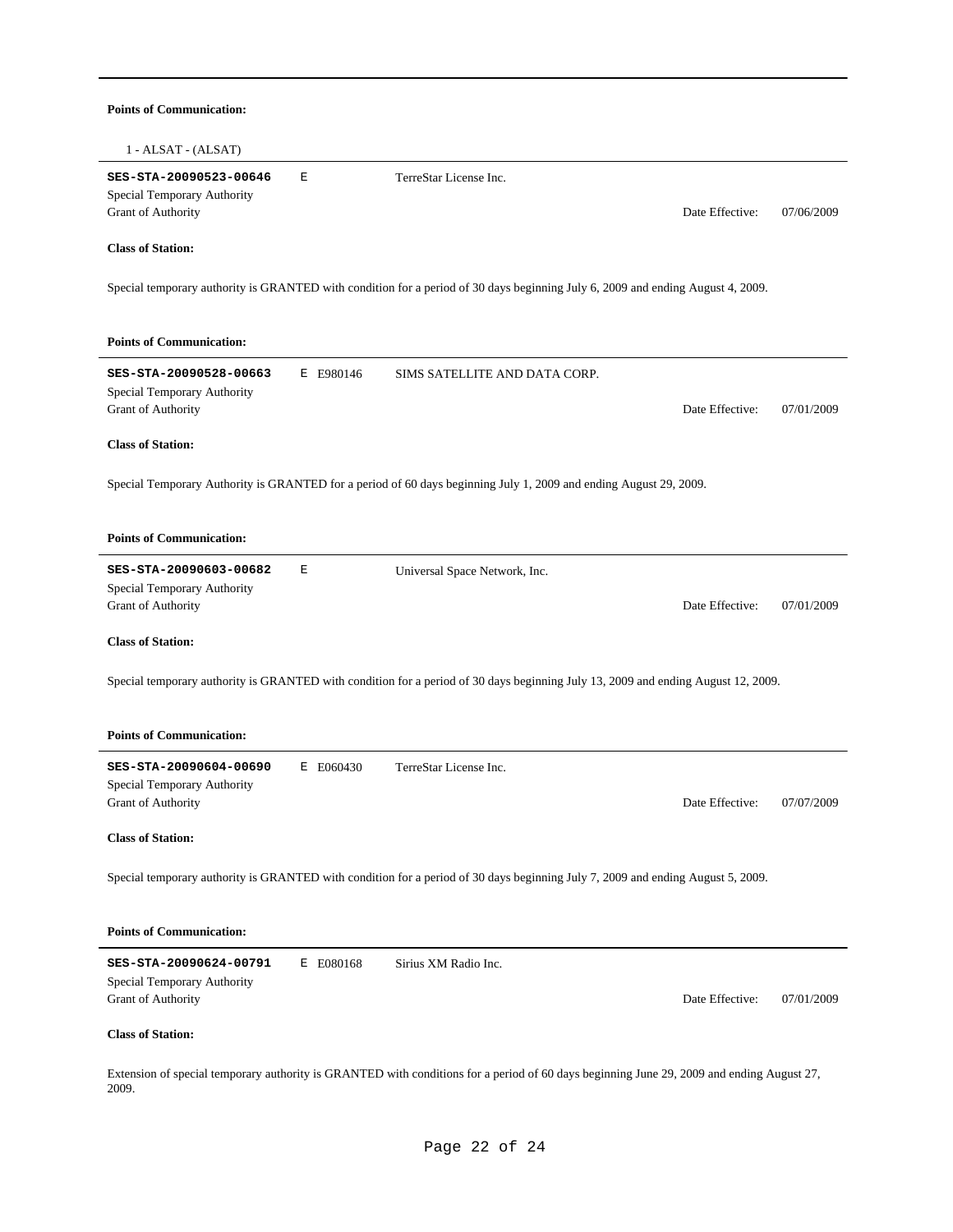| <b>Points of Communication:</b>                                                                                                                  |                                                           |            |  |  |
|--------------------------------------------------------------------------------------------------------------------------------------------------|-----------------------------------------------------------|------------|--|--|
| SES-STA-20090625-00794<br>E E070098<br>Special Temporary Authority<br>Grant of Authority                                                         | TerreStar License Inc.<br>Date Effective:                 | 07/06/2009 |  |  |
| <b>Class of Station:</b>                                                                                                                         |                                                           |            |  |  |
| Special temporary authority is GRANTED with condition for a period of 30 days beginning July 6, 2009 and ending August 4, 2009.                  |                                                           |            |  |  |
| <b>Points of Communication:</b>                                                                                                                  |                                                           |            |  |  |
| SES-T/C-20090617-00749<br>E E050393<br>Application for Consent to Transfer of Control<br>Consummated                                             | KHBS HEARST-ARGYLE TELEVISION, INC.<br>Date Effective:    | 05/04/2009 |  |  |
| <b>Current Licensee:</b><br>KHBS HEARST-ARGYLE TELEVISION, INC.                                                                                  |                                                           |            |  |  |
| FROM: HEARST-ARGYLE TELEVISION, INC.<br>HEARST-ARGYLE TELEVISION, INC.<br>TO:                                                                    |                                                           |            |  |  |
|                                                                                                                                                  | No. of Station(s) listed: 1                               |            |  |  |
| SES-T/C-20090617-00750<br>E E050394<br>Application for Consent to Transfer of Control<br>Consummated                                             | HEARST-ARGYLE PROPERTIES, INC.<br>Date Effective:         | 05/04/2009 |  |  |
| <b>Current Licensee:</b><br>HEARST-ARGYLE PROPERTIES, INC.<br>FROM: HEARST-ARGYLE TELEVISION, INC.<br>HEARST-ARGYLE TELEVISION, INC.<br>TO:      |                                                           |            |  |  |
|                                                                                                                                                  | No. of Station(s) listed: 2                               |            |  |  |
| SES-T/C-20090617-00751<br>E E060301<br>Application for Consent to Transfer of Control<br>Consummated                                             | HEARST-ARGYLE STATIONS, INC.<br>Date Effective:           | 05/04/2009 |  |  |
| <b>Current Licensee:</b><br>HEARST-ARGYLE STATIONS, INC.<br>FROM: HEARST-ARGYLE TELEVISION, INC.<br>TO:<br>HEARST-ARGYLE TELEVISION, INC.        |                                                           |            |  |  |
|                                                                                                                                                  | No. of Station(s) listed: 2                               |            |  |  |
| SES-T/C-20090617-00752<br>E E010055<br>Application for Consent to Transfer of Control                                                            | KETV HEARST-ARGYLE TELEVISION, INC.                       |            |  |  |
| Consummated                                                                                                                                      | Date Effective:                                           | 05/04/2009 |  |  |
| <b>Current Licensee:</b><br>KETV HEARST-ARGYLE TELEVISION, INC.<br>FROM: HEARST-ARGYLE TELEVISION, INC.<br>TO:<br>HEARST-ARGYLE TELEVISION, INC. |                                                           |            |  |  |
|                                                                                                                                                  | No. of Station(s) listed: 2                               |            |  |  |
| SES-T/C-20090617-00753<br>E E5294<br>Application for Consent to Transfer of Control<br>Consummated                                               | ORLANDO HEARST-ARGYLE TELEVISION, INC.<br>Date Effective: | 05/04/2009 |  |  |
| <b>Current Licensee:</b><br>ORLANDO HEARST-ARGYLE TELEVISION, INC.<br>FROM: HEARST-ARGYLE TELEVISION, INC.                                       |                                                           |            |  |  |
| TO:<br>HEARST-ARGYLE TELEVISION, INC.                                                                                                            | No. of Station(s) listed: 2                               |            |  |  |